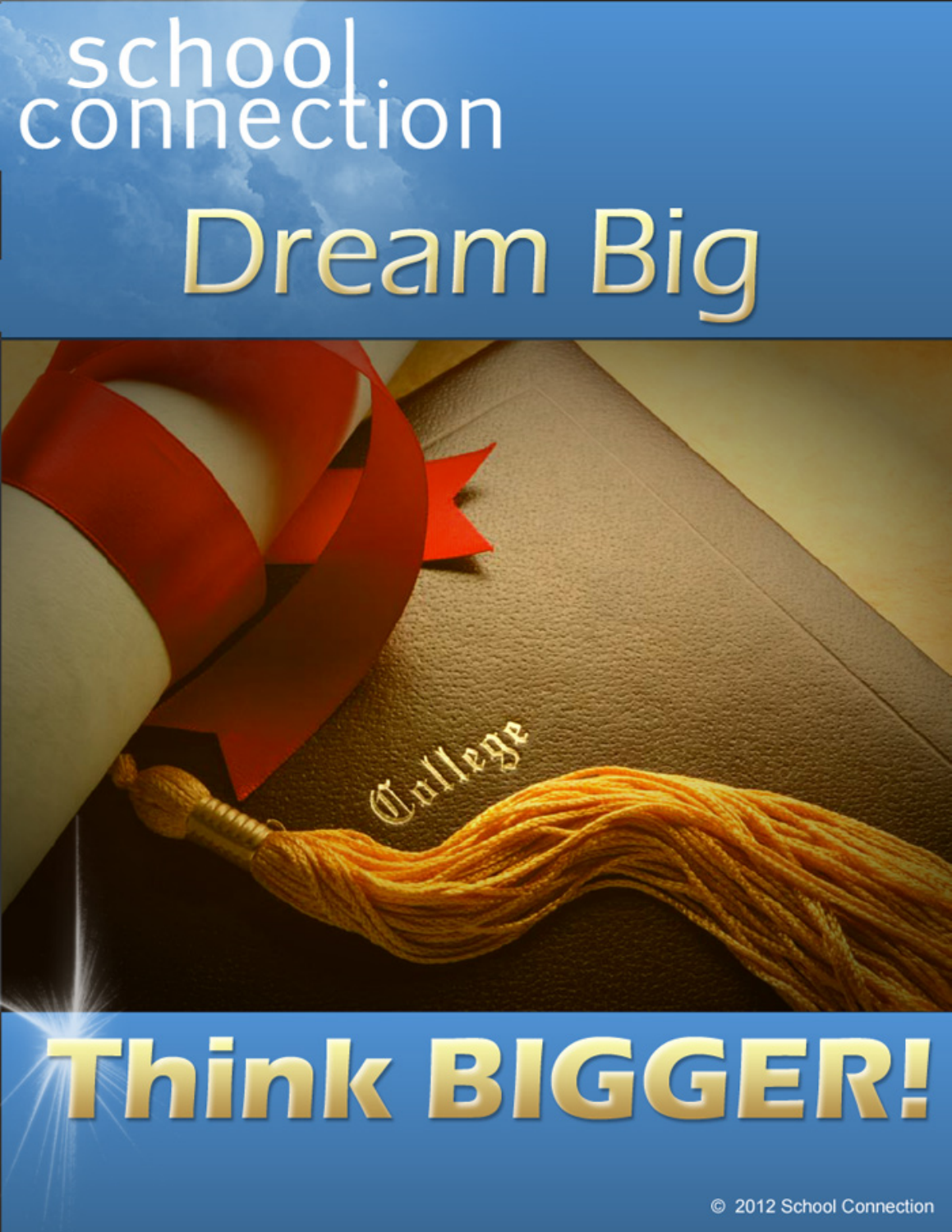# *It's Your Future…*

# **Dream Big**

- Research careers and salaries; choose a career based on what you want your future to be.
- Look for suitable colleges. (And don't worry—SchoolConnection.com can help!)
- Fill out the **[FAFSA](http://www.fafsa.ed.gov/)** (free application for federal student aid) to determine your eligibility for financial aid.

# **Think Bigger**

- Don't settle for the status quo a degree could be the first step to a better career, a better life, and a better you!
- Going to college doesn't have to mean ignoring your current responsibilities.
- It also doesn't have to break the bank; learn more about paying for college in this guide!

# **Why is a degree so valuable?**

According to the U.S. Census Bureau, college graduates earn an average of \$1 million more during their careers than high school graduates. A degree may allow for more career opportunities and open doors that would otherwise remain closed.

Average annual earnings for full-time, full-year workers above the age of 18 were:

- \$21,023 for high school drop outs
- \$31,283 for high school graduates
- \$34,808 for Associate's degree recipients
- \$58,613 for Bachelor's degree recipients
- \$83,144 for Advanced degree recipients

Source: [U.S.](http://www.census.gov/hhes/socdemo/education/data/cps/historical/index.html) Census Bureau, American Community Survey, 2008. To see historical tables, visit the U.S. [Bureau Educational Attainment web page.](http://www.census.gov/hhes/socdemo/education/data/cps/historical/index.html)

# **Education and Unemployment**

In the past few years, the U.S. government has also released reports that show that those that have higher education are much less likely to be unemployed. Here are unemployment rates for 2010 based on education level:

- High school drop outs 14.9%
- High school graduates 10.3%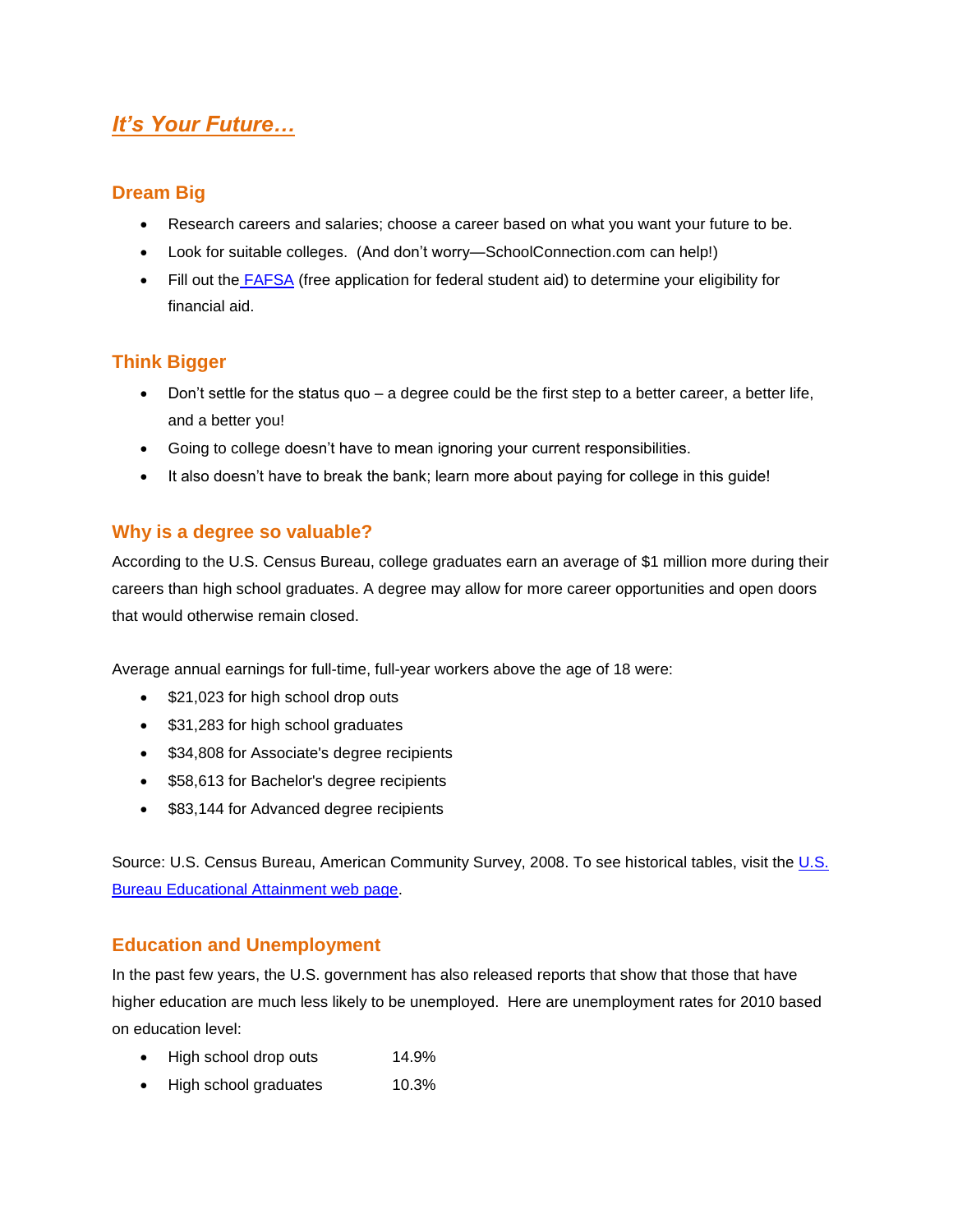- Associate's degree recipients 7.0%
- Bachelor's degree recipients 4.7%

Source: U.S. Bureau of Labor Statistics. To see detailed information, visit [http://www.bls.gov/cps/cpsaat7.pdf.](http://www.bls.gov/cps/cpsaat7.pdf)

#### **Personal Benefits of Higher Education**

Not only do those with at least some college education often have higher salaries and lower unemployment rates, according to a College Board study these individuals may be likely to happier at work and healthier in general. Check out these really interesting stats from the [College Board 2010](http://trends.collegeboard.org/education_pays)  [Education Pays](http://trends.collegeboard.org/education_pays) report:

- 58 % of people with some college reported being very satisfied with the jobs, compared to 40% of high school dropouts
- 18 % more people with a four year degree than those with just a high school diploma reported getting health insurance through their jobs
- People with education have lower obesity rates throughout their lives; e.g. in the 25-34 age group, the rate for Bachelor degree holders is 14% lower than high school graduates
- In 2008, the rate of poverty among degree holders was much lower than that of people with just a high school diploma by at least 5%

# **Benefits of Higher Education on Children**

According to the College Board report, these benefits are also passed along to future generations.

- Children of Bachelor degree holders were 20% more likely to be able to write their first name by age 5 than children of parents with just a high school diploma
- 18% of children (aged 3 to5) of high school grads were reported to recognize all the letters of the alphabet, compared to 31% of associate degree holders
- Parents who have more education were much more likely to take their children to community events, libraries, and museums

# **Turning Dreams into Reality**

Thinking big and dreaming big is a great first step, but how do these visions of the future actually become reality. Researching your options for schools, programs and possible financial aid can help motivate you and help you on your way. Read on for useful tips and resources to begin your research. Good luck!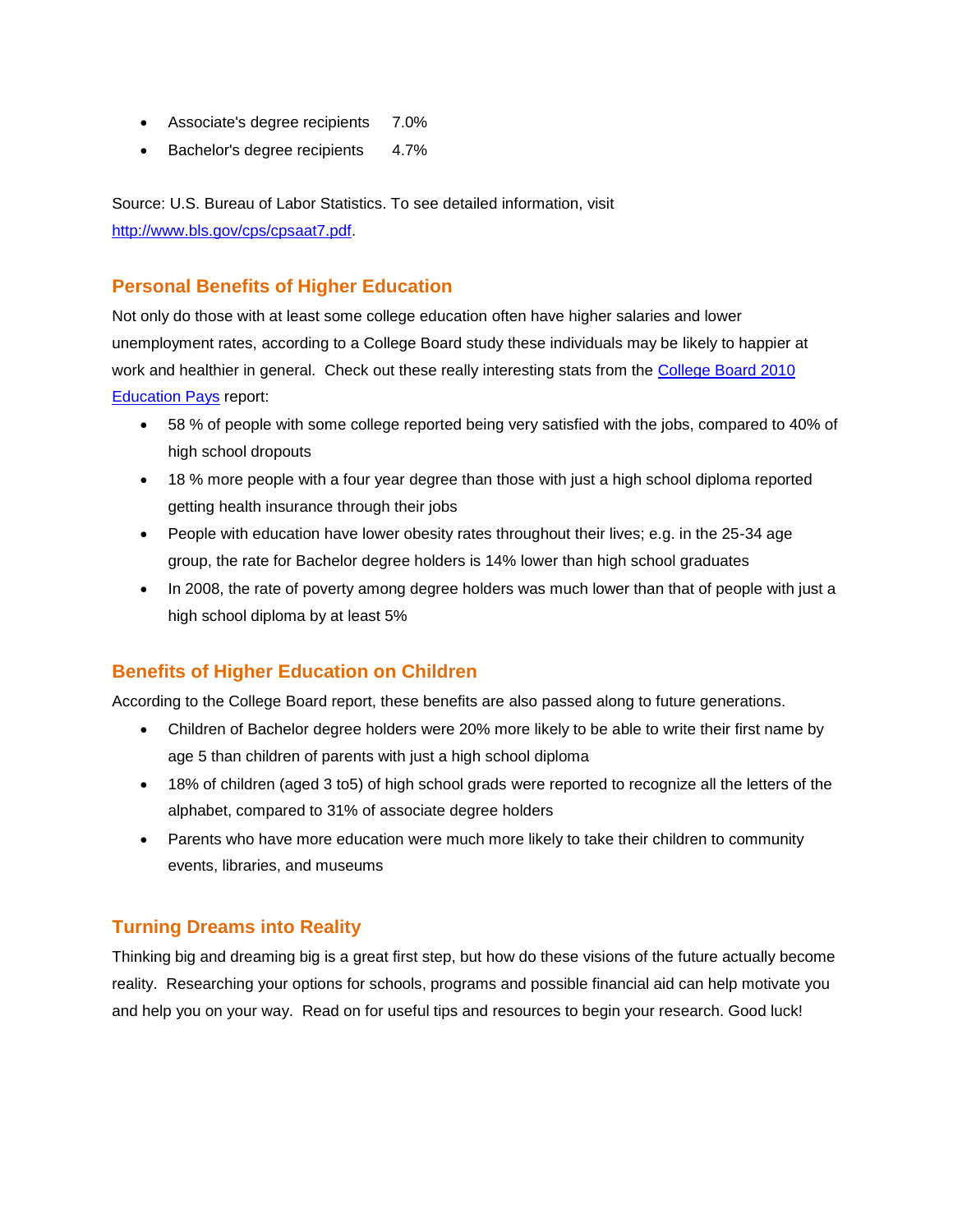# *Researching Careers and College Options*

Big dreaming and big planning should have equal weight in your college search process. Facts and figures are important, but so is enthusiasm. Here are some inspiring ways to gear up for your college adventure…

# **Dream Big**

- Research factors like potential earnings and overall job outlook.
- Understand professional requirements (e.g. formal training or licenses you may need).
- Look for suitable colleges. (And don't worry—SchoolConnection.com can help!)

# **Think Bigger**

- Explore your true interests—invite friends and family to help!
- Shop for a career field that you love. Pinterest, YouTube…some of your favorite movies may even count as research. Learn why…
- Envision yourself working at your dream job. Your future office, your wardrobe, your business cards—we all need visual inspiration!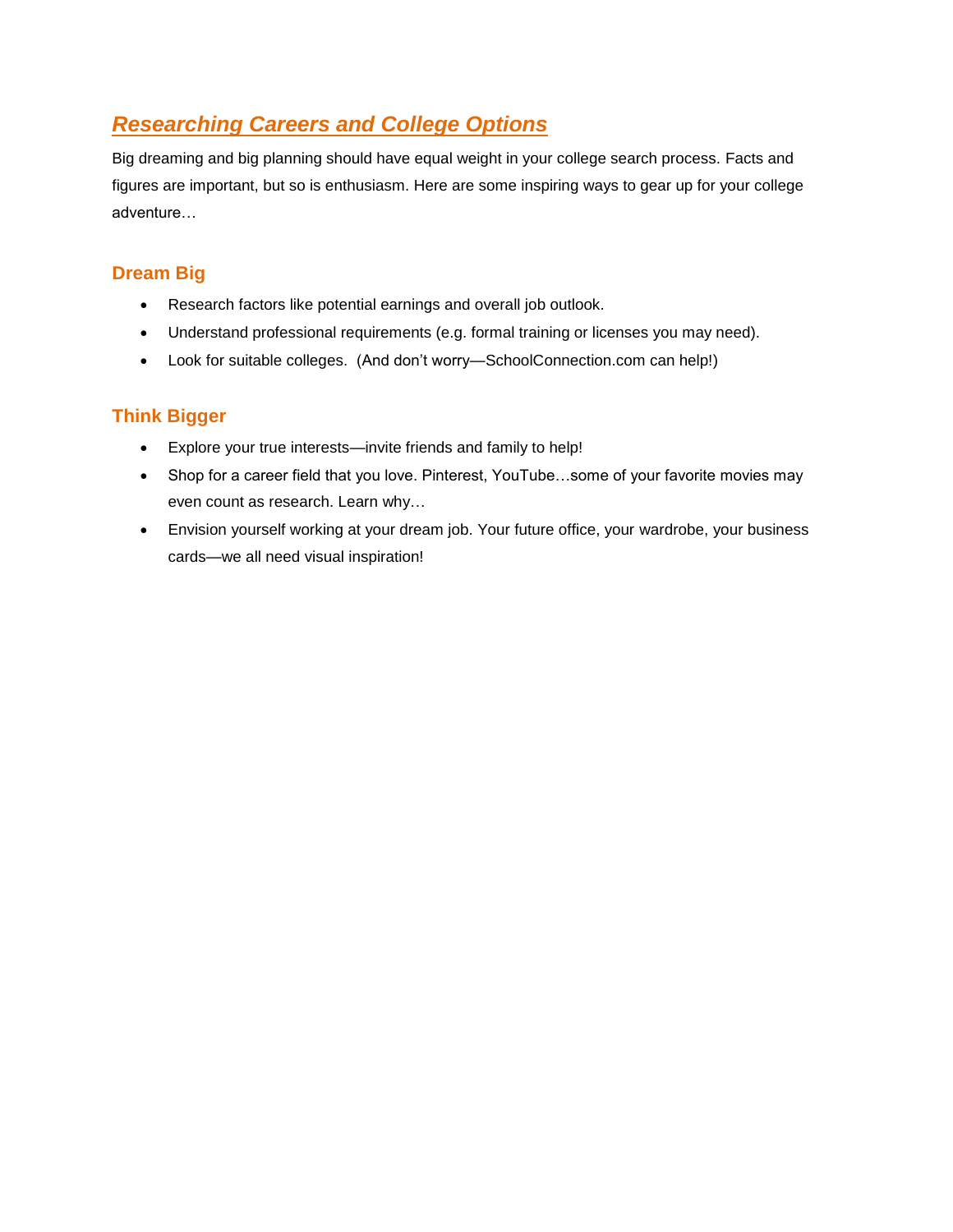# **Your Interests, Your Career**

For many people, high school doesn't do a great job of helping to identify career goals. So when you're thinking about career dreams, don't worry about what you liked to do in school. Instead, start with what you like to do—period. What do you like to do every day?

Below are some examples of favorite activities, interests, and relevant careers. Ask your friends and family to help you come up with other examples of projects or habits you enjoy. You might invite them over for dinner, and have a group discussion about your career options. Your parents, your pals—even your kids—are often surprisingly attuned to your best qualities.

| <b>The Stuff You Love</b>                     | <b>Your True Interests</b>                                                                                                                                                           | <b>Career Fields with Similar</b>                                                                                                            |
|-----------------------------------------------|--------------------------------------------------------------------------------------------------------------------------------------------------------------------------------------|----------------------------------------------------------------------------------------------------------------------------------------------|
|                                               |                                                                                                                                                                                      | <b>Features</b>                                                                                                                              |
| <b>Holiday Decorating</b>                     | • Conveying a message through art<br>• Illustrating concepts with symbols<br>and color<br>• Creating a comfortable,<br>welcoming environment<br>• Getting recognition for creativity | • Graphic Design<br>• Web Development<br>• Interior Decorating<br>• Real Estate<br>• Marketing<br>• Residential Healthcare<br>Administration |
| Girls' Night Out                              | • Talking about shared interests and<br>problems<br>· Sampling new food, music, or<br>entertainment<br>• Spending time with adults in social<br>settings                             | • Adult Education<br>• Communications<br>• Hospitality Management<br>• Wedding Planning                                                      |
| Day Trips to New<br><b>Places</b>             | • Planning calendars and activities<br>• Identifying learning opportunities<br>• Getting people excited<br>• Sharing and documenting events<br>(photos, journals, posts)             | • Teaching<br>• Early Childhood Education<br>• Human Resource Management<br>• Office Management<br>• Journalism<br>• Social Media            |
| <b>Book Club or Movie</b><br>Night            | • Analyzing conflict and recurring<br>themes<br>• Exploring human motivation<br>• Finding life lessons in small<br>moments                                                           | • Writing<br>• Psychology<br>· Social Work<br>• Criminal Justice                                                                             |
| Poker, Online Games,<br><b>Fantasy Sports</b> | • Competitive challenge<br>• Research and analysis<br>• Performance tracking<br>• Trying to beat your best score                                                                     | • Business Administration<br>• Project Management<br>• Finance<br>• Accounting<br>• Public Safety                                            |
| <b>Going to Yard Sales</b>                    | • Uncovering a great "find"<br>• Repurposing old items<br>• Saving money                                                                                                             | • Environmental Studies<br>• Sustainability<br>• Financial Advising<br>• E-Commerce                                                          |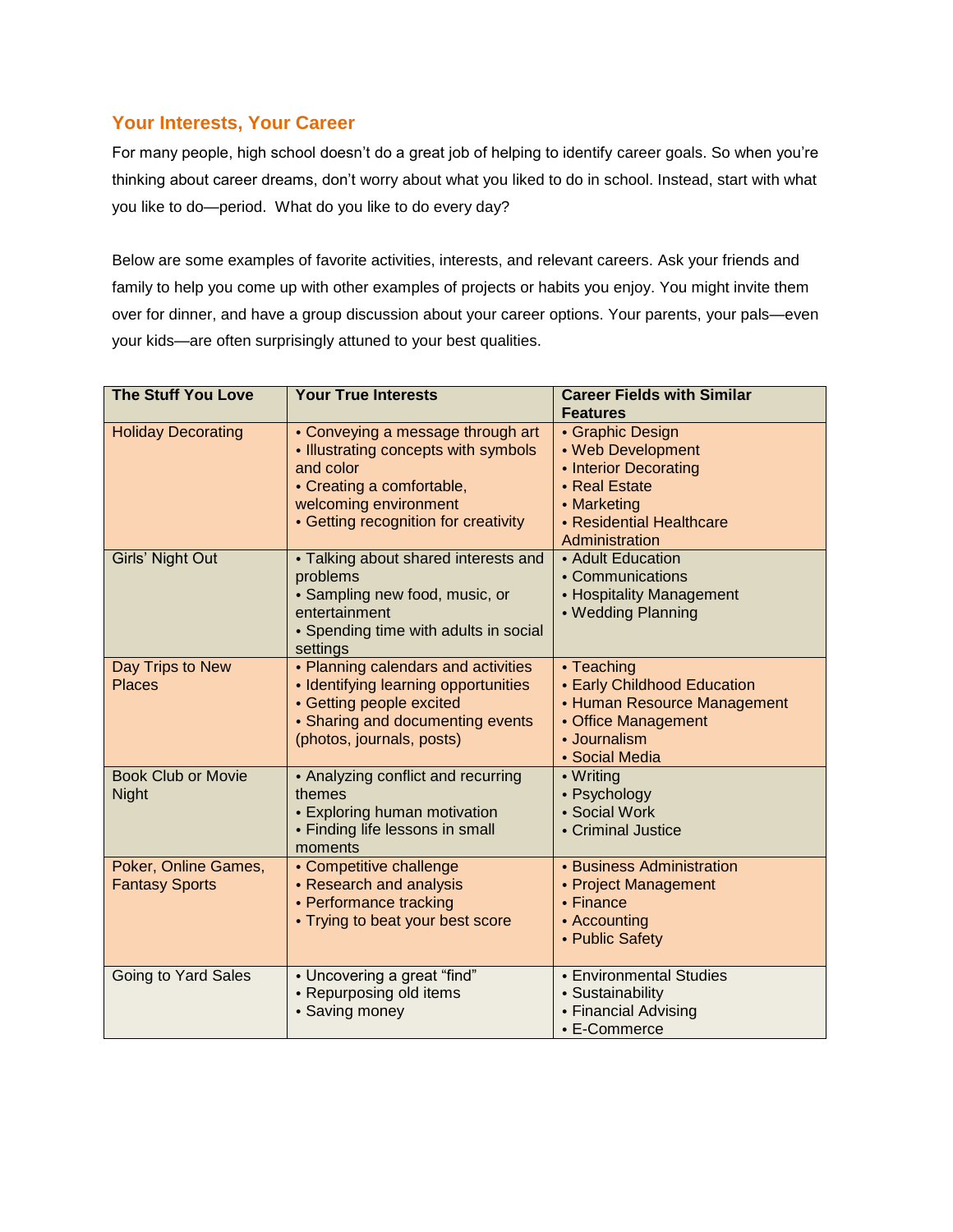# **Shopping for Careers**

Still unsure about your professional goals? Don't start grabbing at straws…

Your career should be a conscious choice—and a fun one, at that. If you're stuck in a rut, but you can't picture yourself doing anything different, then maybe it's time to go shopping. Use some of the sources below to visualize your new professional dream:

| <b>Stuff to Look At</b>                                                                                                                                                                                                                                                                     | <b>Stuff to Watch</b>                                                                                                                                                                                                                                                                                                                   | <b>Stuff to Browse</b>                                                                                                                                                                                                                                                                                                                 |
|---------------------------------------------------------------------------------------------------------------------------------------------------------------------------------------------------------------------------------------------------------------------------------------------|-----------------------------------------------------------------------------------------------------------------------------------------------------------------------------------------------------------------------------------------------------------------------------------------------------------------------------------------|----------------------------------------------------------------------------------------------------------------------------------------------------------------------------------------------------------------------------------------------------------------------------------------------------------------------------------------|
| <b>Pinterest</b><br>Many of us love Pinterest for its<br>beautiful home decorating ideas,<br>but have you checked out career-<br>related pins, including super-cute<br>business cards or desk<br>accessories?                                                                               | YouTube<br>Does your career have any<br>instructional videos or tutorials<br>available? See what you can<br>find!                                                                                                                                                                                                                       | <b>Books &amp; Magazines</b><br>Amazon.com has a book about<br>everything. Find a guidebook or<br>even a fictional best-seller than<br>pertains to your career plan. (And<br>then get it for free at the library.)                                                                                                                     |
| <b>Flickr</b><br>Use Flickr like a search engine,<br>and browse images of your target<br>career. Some results will be<br>totally irrelevant; others will offer<br>perspectives you hadn't<br>considered-including<br>stereotypes and parodies.                                              | <b>TweetDeck</b><br>Get career input from hundreds<br>of Twitter users by choosing a<br>relevant hashtag (e.g.<br>#education) and watching the<br>conversation unfold. Start<br>following the folks who seem to<br>be tweeting really useful info.<br>Offer "re-tweets" and they may<br>follow you back!                                | <b>Your Favorite Clothing Store</b><br>Professionals are often advised<br>to dress for the job they want.<br>While you're still thinking about<br>careers and colleges, you<br>probably don't need to be<br>revamping your wardrobe just<br>yet, but you might start adding<br>versatile, polished pieces to your<br>holiday wish list |
| <b>TripAdvisor</b><br>Enter the name of some nearby<br>cities. Explore the attractions and<br>resources there. This doesn't<br>mean every day of your working<br>life will be like a vacation, but<br>eyeing the downtown vibe may<br>inspire you to get moving toward<br>something bigger. | <b>Movies &amp; TV Shows</b><br>Use IMDB.com like a search<br>engine, and you'll find dozens of<br>movies/TV shows that profile<br>characters or plotlines in your<br>desired career field. IMDB's<br>keyword results are especially<br>useful if the career title is not<br>likely to be used in a movie title<br>or in the cast list. | <b>Job Boards</b><br>Sites like LinkedIn, Craigslist,<br>and Monster offers hundreds of<br>job posts, all searchable by<br>career sector. It's fun to browse<br>posts when you're not actually<br>looking for work. You can learn<br>more about employers'<br>expectations before you make<br>important study choices.                 |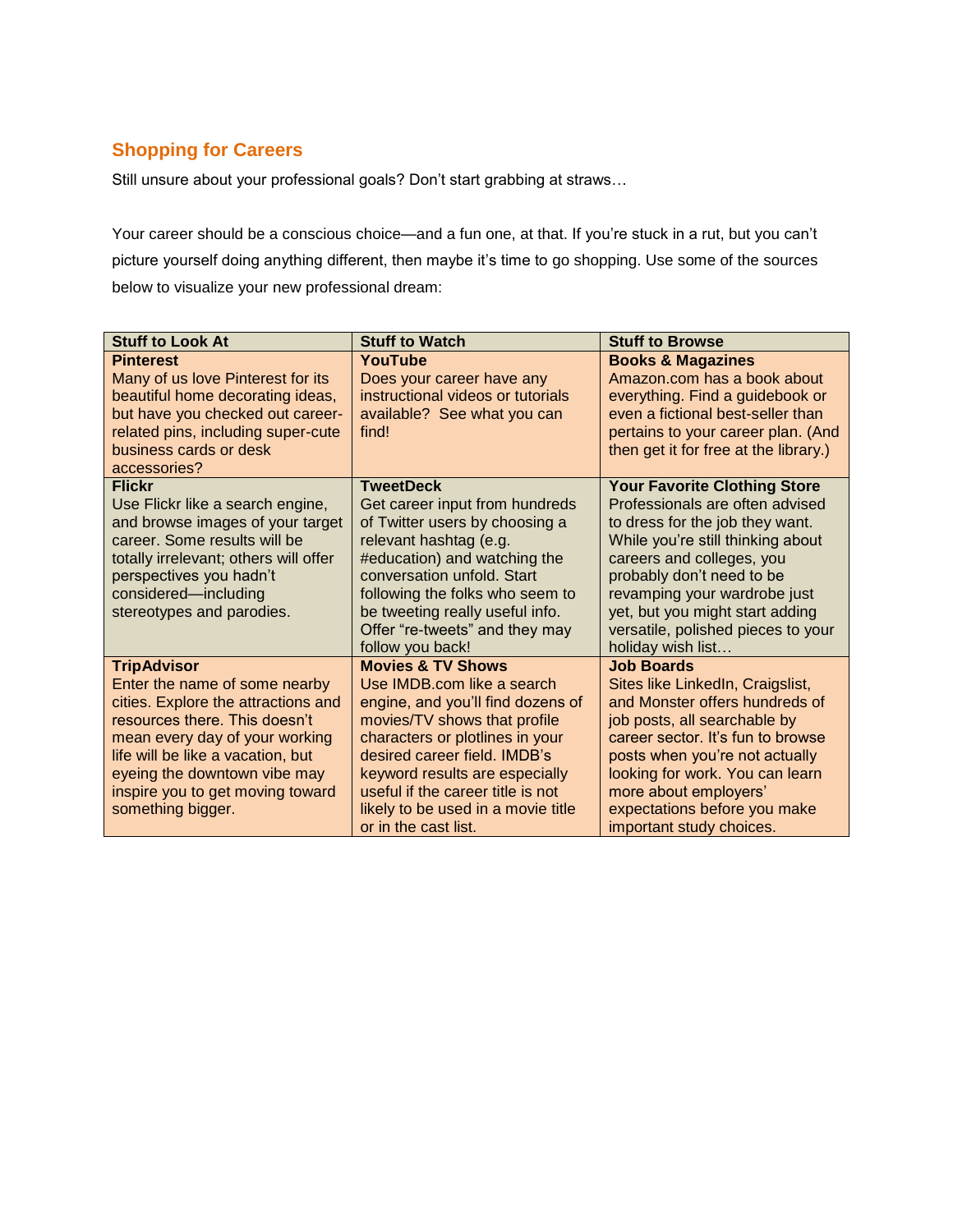# **Put Some Thought into Your Career Plan**

After you've spent some time shopping for career options, you should have one or two specific possibilities in mind. Hopefully by now you're ready to ask some serious questions about how and why your target goal makes sense. There are plenty of factors that could support or discourage your career choice. Here's a graph to help you explore influencing factors:

| <b>Influencing Factors</b>                                                                                                    | Where to Find the Info                                                                                                                                            | <b>Other Questions to Ask</b>                                                                                                                                                                                                                                                                |
|-------------------------------------------------------------------------------------------------------------------------------|-------------------------------------------------------------------------------------------------------------------------------------------------------------------|----------------------------------------------------------------------------------------------------------------------------------------------------------------------------------------------------------------------------------------------------------------------------------------------|
| <b>Nature of the Work</b><br>Understand what people<br>in your targeted job<br>actually do every day.                         | • Interviews with working<br>professionals<br>• Trade magazines or<br>industry journals<br>• Online job boards                                                    | • Do you care if your job is stressful,<br>dangerous, unpredictable, or monotonous?<br>• Do you expect to find fulfillment and<br>purpose in your career?<br>. Do you want more or less responsibility?                                                                                      |
| <b>Potential Earnings</b><br>Get a general idea of<br>what average workers in<br>your desired job earn<br>each year.          | • The Bureau of Labor<br><b>Statistics' Occupational</b><br><b>Outlook Handbook</b><br>• Interviews with working<br>professionals.<br>• Online job boards         | • Are starting salaries significantly lower<br>than wages for more experienced<br>workers?<br>• Are workers in certain states or cities<br>paid significantly more (or less) than the<br>national average?<br>• Do earnings depend on performance or<br>your ability to build a client base? |
| <b>College Study or</b><br><b>Training Required</b><br><b>Understand how much</b><br>education or preparation<br>is required. | • The Bureau of Labor<br><b>Statistics' Occupational</b><br><b>Outlook Handbook</b><br>• The Dept. of Labor's<br><b>CareerInfoNet site</b><br>• Online job boards | • Will you need a professional license or<br>state certification?<br>• Will you need to attend a specially<br>accredited school or college?<br>• Will you need to complete advanced<br>degrees in the future, in order to advance?                                                           |
| <b>Job Outlook</b><br>Is your chosen field<br>growing/in-demand?                                                              | • The Bureau of Labor<br><b>Statistics' Occupational</b><br><b>Outlook Handbook</b>                                                                               | • Are some states/cities hiring more than<br>others?<br>· Is there any opportunity to specialize in a<br>niche area that's seeing higher demand?                                                                                                                                             |
| <b>Perks and Benefits</b><br>Besides salary, what<br>are the advantages of<br>working in the field?                           | • Interviews with working<br>professionals.                                                                                                                       | • Flexible working hours?<br>• Frequent travel?<br>• Expense accounts or company cars?                                                                                                                                                                                                       |
| <b>Advancement</b><br><b>Potential</b><br>With practice and<br>experience, is there<br>room for you to move up<br>the ladder? | • The Bureau of Labor<br><b>Statistics' Occupational</b><br><b>Outlook Handbook</b><br>• Interviews with working<br>professionals.                                | • Do you expect to keep the same job title<br>forever?<br>• Do you expect to earn pay raises and<br>promotions?<br>• Are you willing to complete more<br>education later on?                                                                                                                 |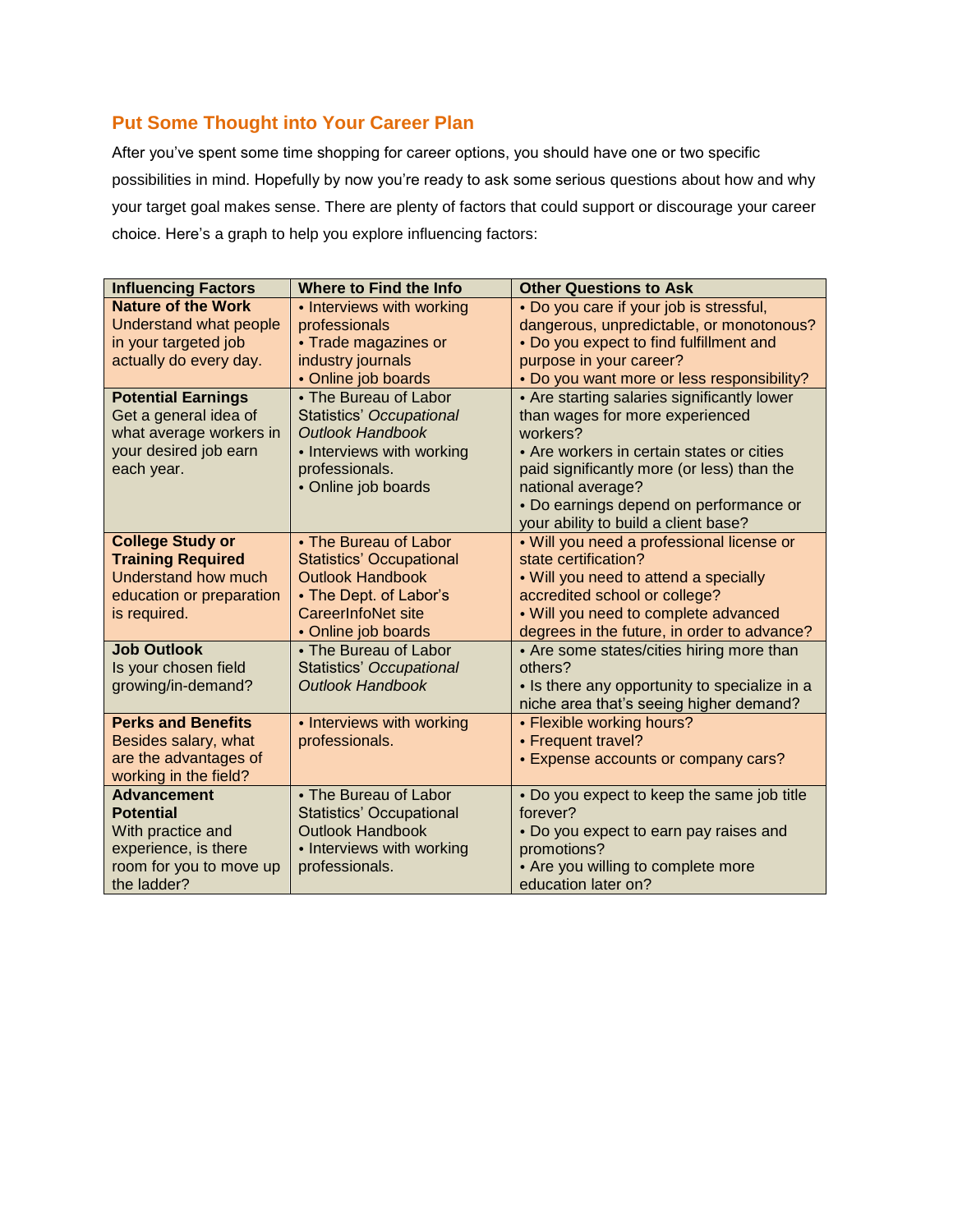#### **More Help for Finding Career Information**

The chart above lists resources that provide free career information. If you're unsure how to find these resources or access available data, we'll explain more below. And remember: your future is worth the time it takes to ask and answer important career questions. So get started!

#### **Interviews with Working Professionals**

When you're ready to get the inside scoop from someone who already has your desired job, plan for a meeting known as an "informational interview." Informational interviews are formal meetings with employed professionals who are willing to share their experiences, challenges, tips, and opinions. In an ideal world, we'd all schedule one of these meetings before starting a long-term job path.

How do you get one? Start by asking friends and family if they know anyone who fits the bill. If you don't have any first-hand connections, try looking for contacts on social networks—like Twitter or LinkedIn. Call your former high school and ask about alumni who volunteer for the school's Career Day. You could even put a notice in your church or religious group's bulletin.

When you find a contact, be sure you are very specific (and courteous) about what you are hoping to gain. Busy people prefer activities that have a concrete start and end. They may also be leery that you are looking for favors, recommendations, a job offer, etc. Be clear that you are a prospective college student, only interested in information.

Informational interviews are not really about you, so it doesn't matter if you don't have any experience in the field yet. But you should still treat the meeting as though it were a job interview. Dress professionally and arrive prepared with a list of relevant questions. You may want to send questions to your advisor in advance. This will give him or her time to prepare complete answers. Here are some subjects you will want to address:

- How long have you worked in this industry/role?
- Why did you choose this field?
- What and where did you study? How long did it take?
- What certifications or licenses have you earned? Were any of them required?
- What kinds of jobs or internships may be good stepping stones into this role?
- Is the local job market competitive?
- What kinds of technology skills are needed in the field?
- In hindsight, what would you do differently?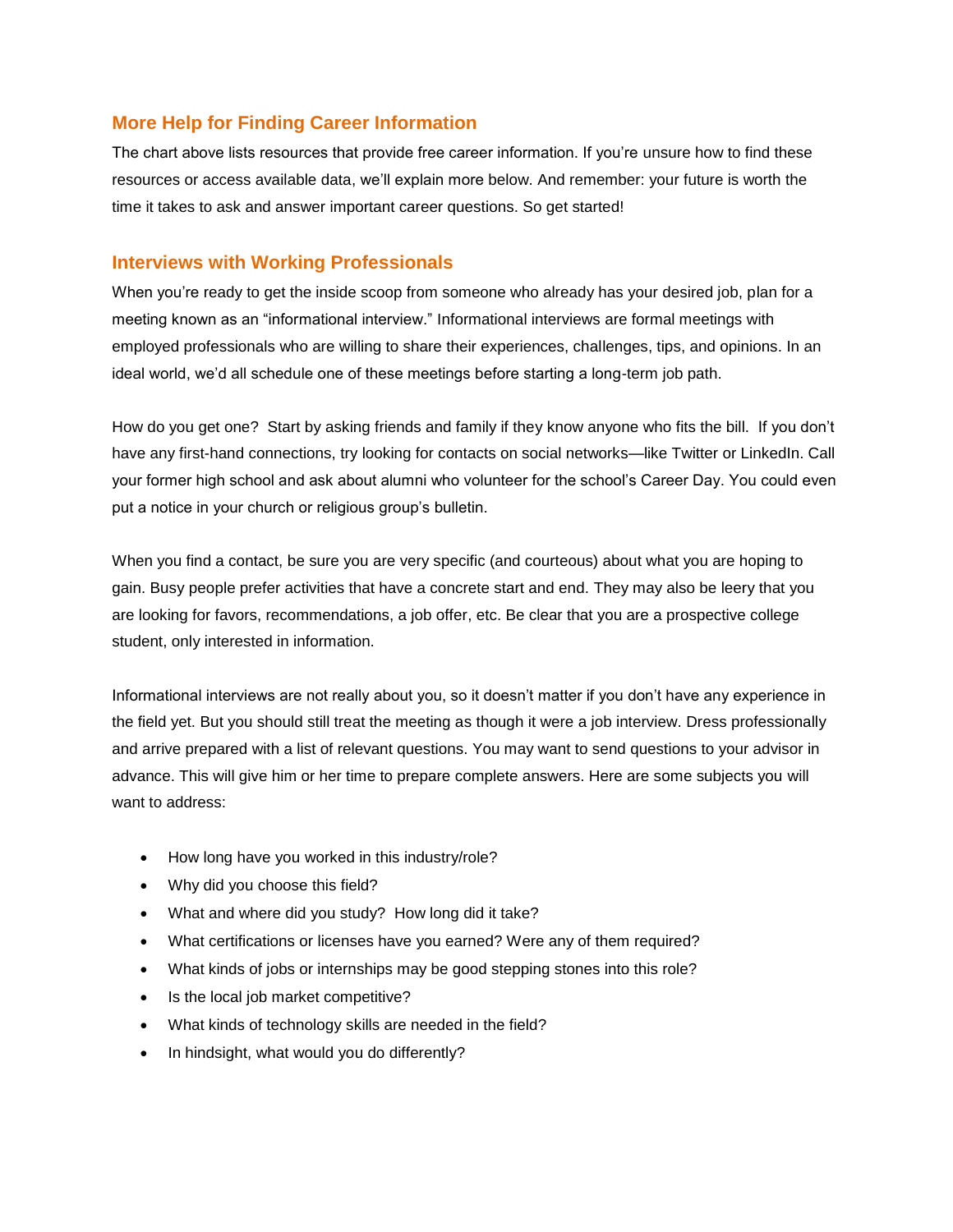Keep a notepad handy as these questions are answered. Periodically, try to stop and summarize the points being made. If your professional interviewee recommends another contact, always follow up. (Talking to more than one person may round out your picture of the industry.) More important, remember to send a thank you note promptly after the meeting.

# **The U.S. Bureau of Labor Statistics'** *Occupational Outlook Handbook*

Even if you're lucky enough to enjoy a sit-down meeting with one or two working pros, you'll still need to establish some basic facts about your desired job. The Bureau of Labor Statistics (part of the U.S. Department of Labor) provides unbiased, up-to-date information about the economy and the workforce. Specifically, BLS publishes the *Occupational Outlook Handbook*, which outlines hundreds of popular career titles and lists average salaries, educational requirements, job outlook predictions, and more.

In less than five minutes, you could have a clear sense of what average Americans are earning in your chosen industry. BLS also provides more detailed information about states and cities with highest average salaries and largest percentages of employed professionals for specific career titles. As you approach your college planning, be sure you visit the agency's site—www.bls.gov—at least once.

# **Online Job Site Research**

Looking for jobs when you're already out of work can be a stressful, intimidating experience. But visiting job sites and online job boards *before* you need a new job… That can actually be a lot of fun. In fact, smart students and professionals spend time previewing job listings, just to learn more about industry trends in employment and education.

So how does "job site research" work? Visit sites like Monster, LinkedIn, or even Craigslist. Search for career titles you wish you had. If you can't find exact matches, try plugging in some broad keywords, like "teacher," "counselor," "administrator," "designer," etc.

The results that appear are loaded with actionable information. You can see which companies are hiring, and sometimes even starting salaries. You can learn how much education or experience you will be expected to have. And you may see specific technology skills or technical abilities listed as "must haves." Armed with this information, you are much better prepared to contact colleges or enrollment counselors, and ask specific questions about their programs. Here's a sample list to get you started:

- How does your program prepare graduates for a career in XYZ?
- How many of your students actually go on to work in XYZ industry? Are any of them available for questions from prospective students?
- How many courses or credit hours are devoted to topics in XYZ?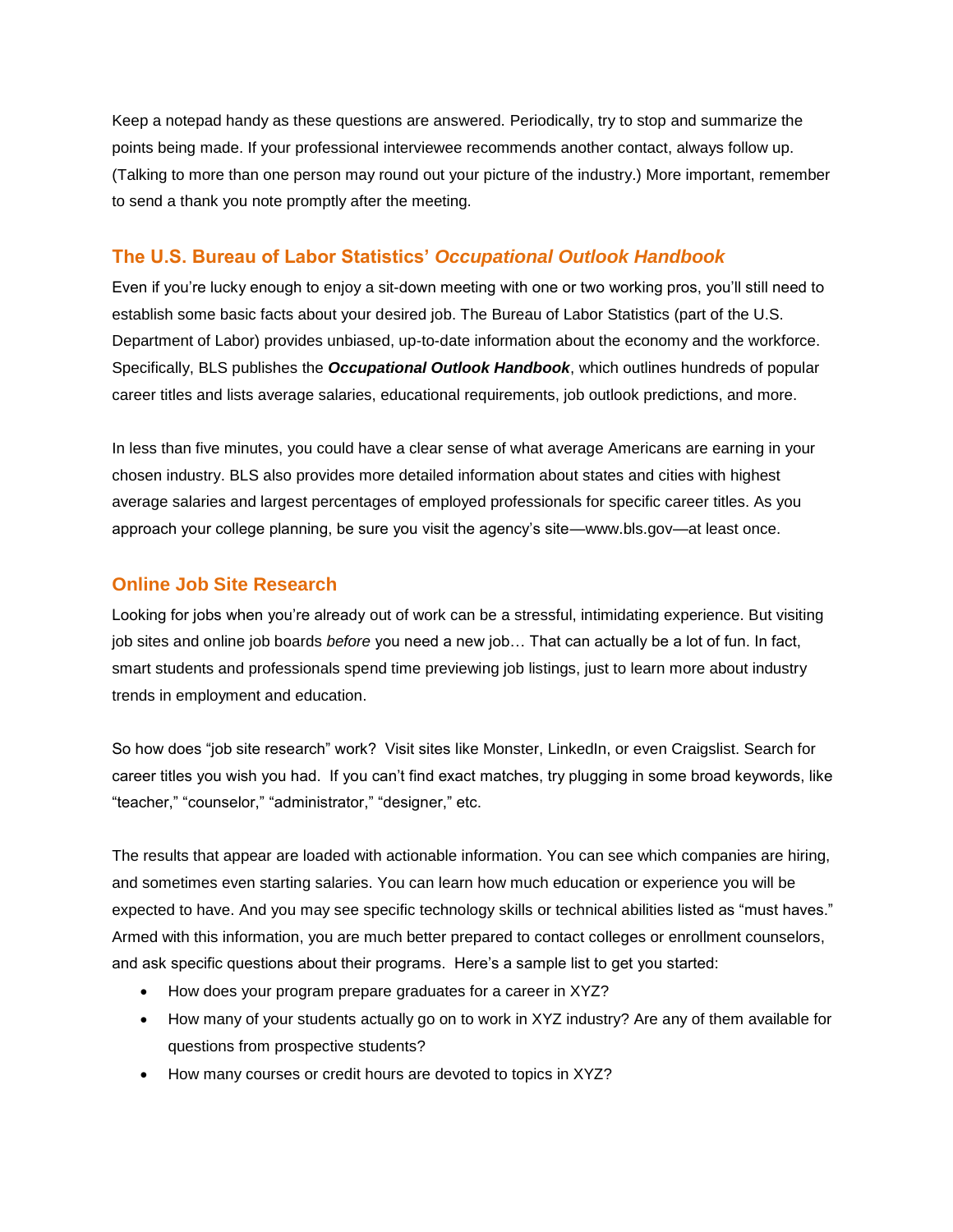- What kinds of elective courses or academic minors are available to supplement my studies in XYZ?
- Do you offer classes in XYZ (technology) or ABC (technical training)?
- Do you offer help finding internships, practicum experiences, or post-graduate job placement?
- Does your program hold the specialized, programmatic accreditation that is required by my state or by XYZ industry's professional board, allowing graduates to pursue any necessary licenses/certifications? (This question may not apply to all career routes.)

#### **Trade Magazines or Journals**

If you have more time to spend on career research, you may want to start reading some industry publications. Magazines, newsletters, blogs, and online journals are all included under this heading. These resources aren't always great for answering specific questions, but they'll often present new information you hadn't yet considered. You might learn more about the demographics within your chosen field—who's leaving, who's joining, who's in favor of the latest policy change, etc.

Just remember that the Internet is full of questionable advice and biased opinions. Don't latch on to any job-related news sites unless they are endorsed by a major, nonprofit, professional organization; or unless they are recommended by working professionals that you trust. One way to track down quality publications is to contact academic departments at several major universities. Ask which magazines, newspapers, or journals they subscribe to.

# **SchoolConnection.com**

Finally, when you're ready to start comparing schools and colleges, SchoolConnection.com can help you find a broad selection of options, based on specific parameters that *you* define. Browse online schools and campus college offerings that match your targeted degree subject and level. Depending on your preferences, you might focus on programs with hybrid designs (partially online, partially on-campus), accelerated semesters, or credit for prior learning. Or you may be seeking other specific elements…

When you visit SchoolConnection.com, you'll also find opportunities to connect with enrollment advisors and live chat counselors. Take advantage of these conversations by drafting a list of key questions. In addition to the career-related questions noted above, you might wish to ask things like:

- What's the average class size?
- What's the average cost per credit?
- How many credits (courses) does my program require?
- What are the transfer credit policies?
- What academic credentials are required for instructors?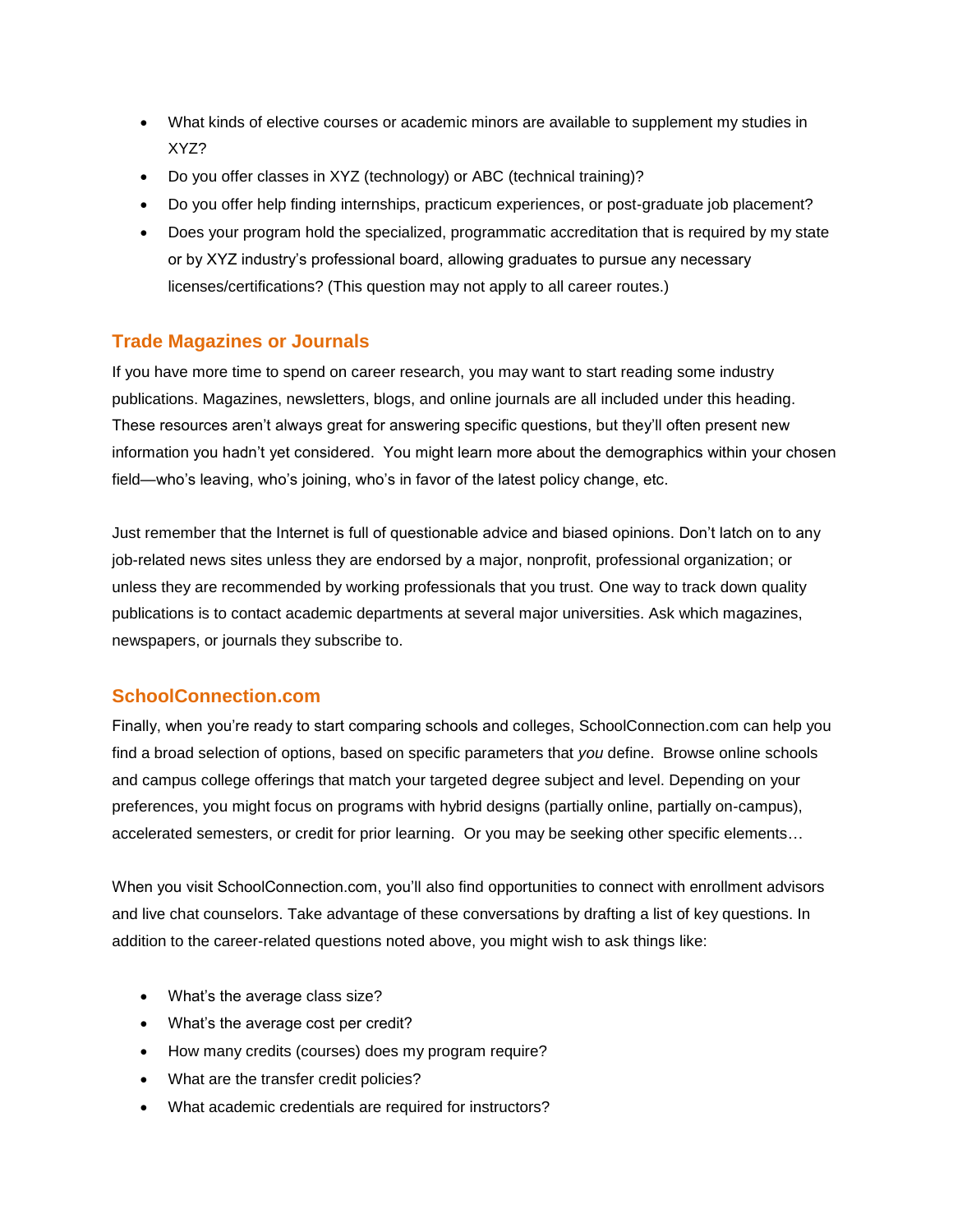- What kinds of student support are available (technology, research, career, writing, math, etc.)?
- What is uniquely valuable about this college?

If you haven't already, now is a great time to visit **SchoolConnection.com**. Then return to the site when you're finished exploring this success kit. Taken together, these resources could help you pin down a path, and follow it all the way to your professional future.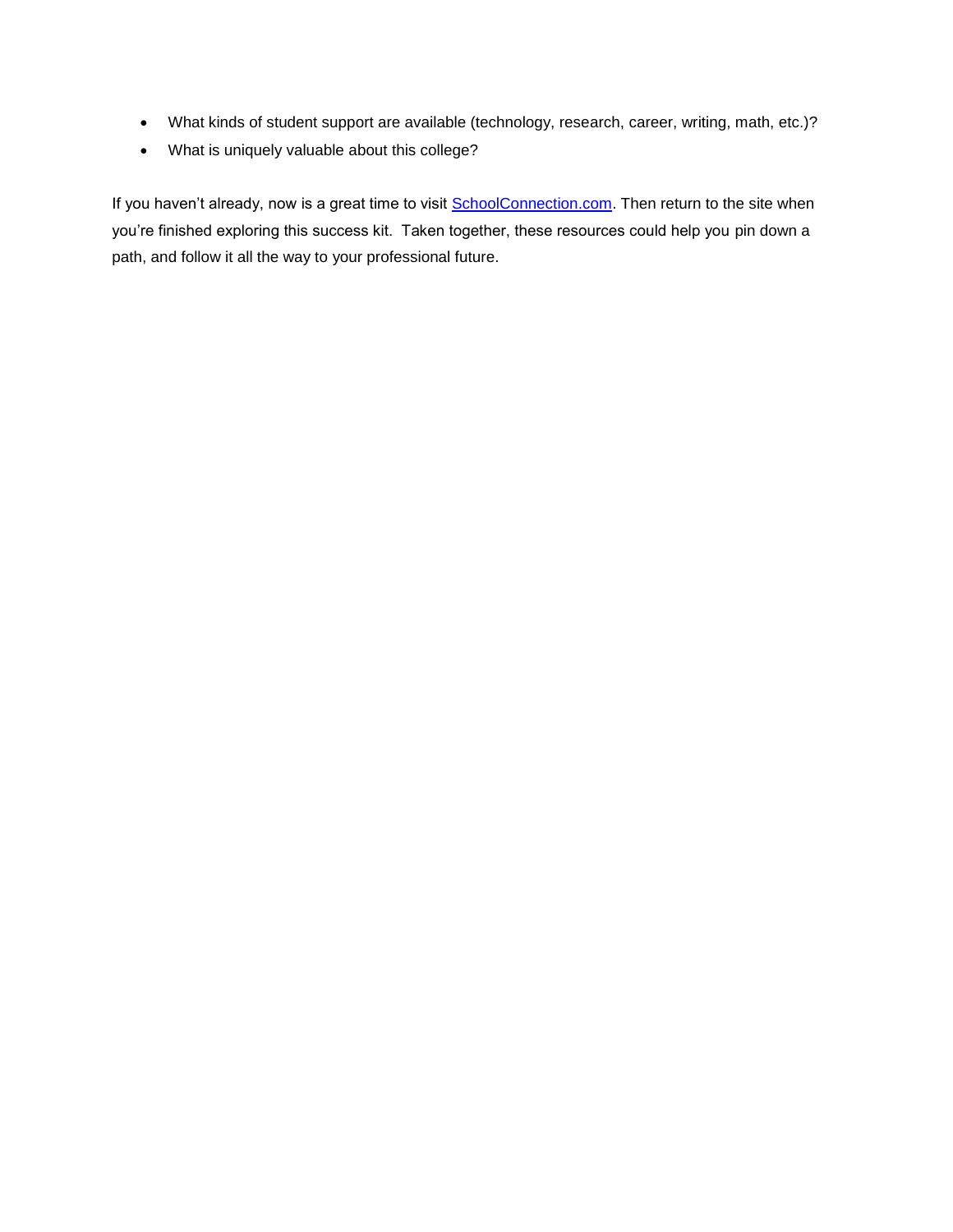# *Navigating the Financial Aid Process*

When it comes to paying for higher education, you have numerous options to consider including grants, work study, loans, and scholarships. The key is to not let yourself get overwhelmed by all the options (they're a good thing!). This section provides a simple guide (with numbers and eligibility requirements provided by the [U.S. Department of Education\)](http://studentaid.ed.gov/) to help simplify the financial aid process and motivate you to get started!

# **Dream Big**

- Fill out the [FAFSA](http://www.fafsa.ed.gov/) (Free Application for Federal Student Aid) to determine your eligibility for financial aid
- Read through the U.S. Department of Education's [Federal Student Aid At-](http://studentaid.ed.gov/sites/default/files/2012-13-funding-your-education.pdf) A -Glance for full details on all assistance options
- Consider work study programs, which allow you to work for the funds you need for school
- Visit your school's financial aid office for advice and help with your applications

# **Think Bigger**

- Believe in yourself and...
- When in doubt—apply, apply, apply!
- Go after grants…commonly considered "free money" options as they don't require repayment
- Explore scholarships that are in the same field as your dream job

# **Filling out the FAFSA**

The FAFSA's basic function is to figure out your "Expected Family Contribution," or EFC, which is calculated using information that you provide about your income and assets. The amount of aid (grants, student loans, and Federal work-study) you receive depends on this amount, the cost of your attendance and whether you are a full or part-time student. A simplified explanation of how your aid is calculated might look like this:

# **Cost of Attendance – Expected Family Contribution = Amount of Aid Given**

You can fill out your FAFSA online at [www.fafsa.ed.gov,](http://www.fafsa.ed.gov/#_blank) download a PDF version of the form at [http://studentaid.ed.gov,](http://studentaid.ed.gov/) or call 1-800-4-FED-AID to request a paper form. Completing the form and submitting it online is the fastest way to get it processed, plus you can sign in and get updates on your status. You can also print the PDF form, fill it out, and then use that to answer the questions online.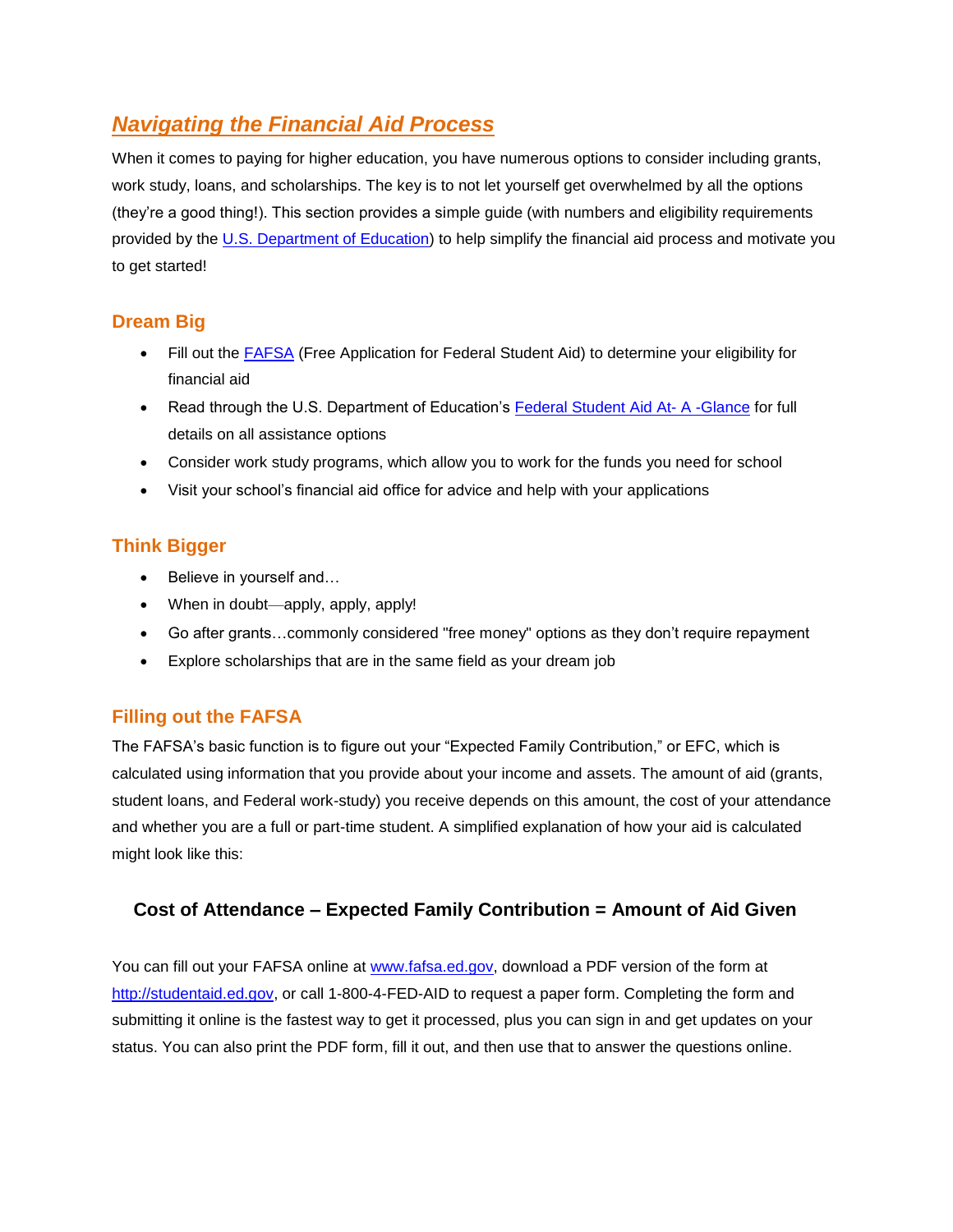# **Gathering the Required Documents**

It is a good idea to get everything you need to fill out the FAFSA first. Here is a list to get you started (and help cover your bases):

- Social security number
- Driver's license (if you have one)
- Alien Registration Number (if you are not a U.S. citizen)
- Records of money earned in the previous year including W2s and 1099s. For example, if you are applying for aid in 2013, you will need your 2012 records
- Previous year's tax return. If you have not done your taxes, you still must calculate your adjusted gross income and taxes by following the IRS instructions
- Records of any non-taxable income, such as social security benefits, temporary assistance for needy families, child support received and veteran's benefits
- Records of any Federal Work-Study earnings
- Records of grants, scholarships and fellowship aid
- Stock, bond, and other investment records
- **Business records**
- Current bank statements
- Any documentation of unusual financial circumstances, such as job loss, high medical bills, death, or divorce

In some cases, tax information for your guardian or spouse is also required. Please call 1-800-4-FED-AID for questions regarding required information or visit [www.studentaid.ed.gov.](http://www.studentaid.ed.gov/)

# **Some Helpful Hints**

When you fill out your FAFSA, remember these important things to make sure that you receive all the aid that you are eligible for.

- For money questions, if you have nothing to report do not leave the answer blank, use a zero
- The Earned Income Credit is considered "untaxed income". Retirement plan contributions and military food and housing allowances are other types of untaxed income
- Answer yes to all types of aid; this does not obligate you to anything and answering no does not qualify you for more of another type of aid.

# **Go For Grants!**

Federal grants are available for undergraduate students with a substantial financial need. The amount of money awarded depends on which grants you qualify for based on your resources. As is the case for other means of financial assistance, your need is determined by the results of your FAFSA application.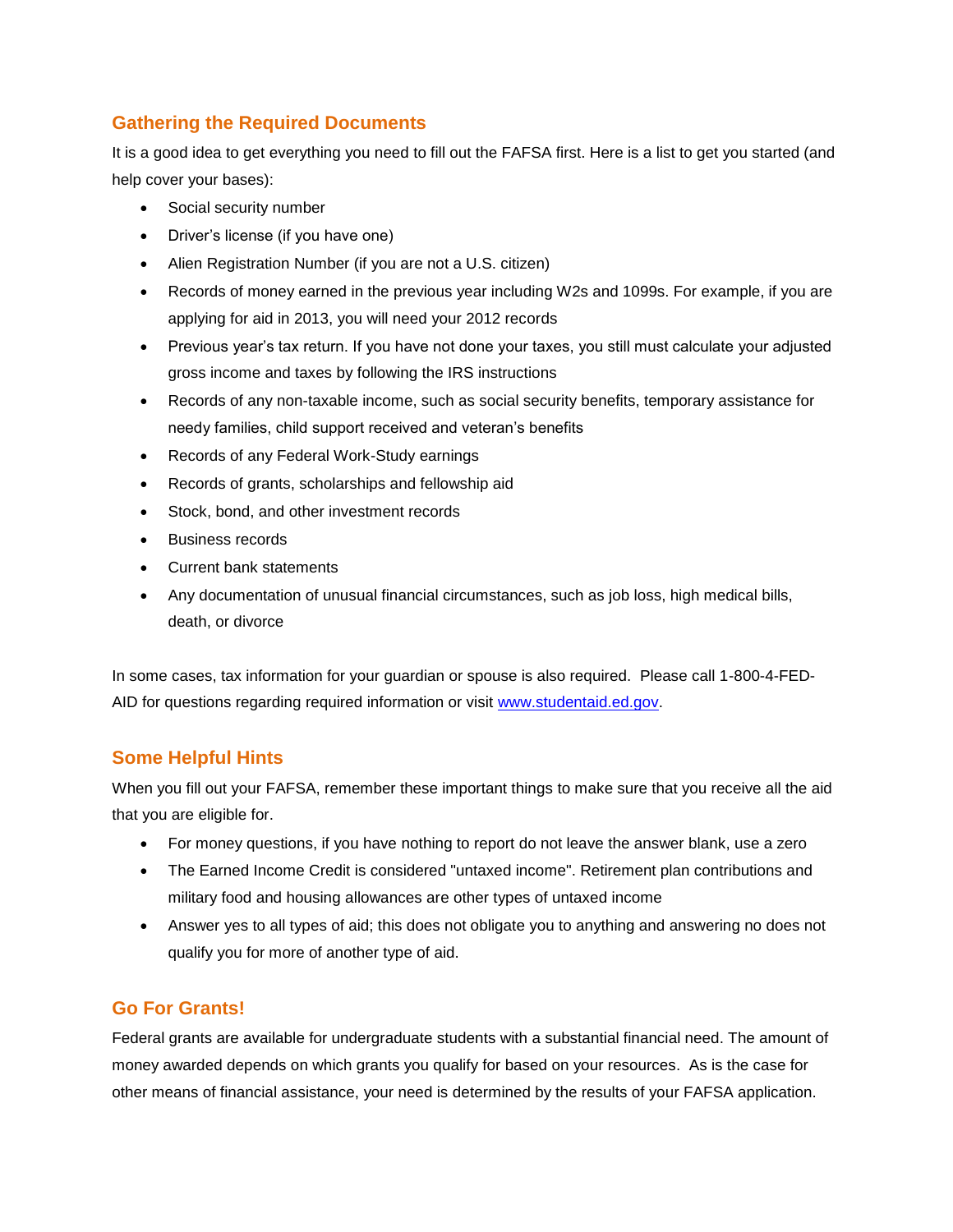**Dream Big:** Remember, grants are considered "free money…you can't be awarded if you don't apply!

**Think Bigger:** Speak to your school's financial aid office or view the U.S. Department of Education's [Grant Programs Fact Sheet](http://studentaid.ed.gov/sites/default/files/federal-grant-programs.pdf) to get the most up-to-date grants info.

# **Federal Supplemental Educational Opportunity Grants (FSEOG)**

FSEOG awards are given to undergraduate students demonstrating exceptional financial need. Federal Pell Grant recipients receive priority for FSEOG awards. You can receive between \$100 and \$4,000 a year, depending on when you apply, your financial need, the funding level of the school you are attending, and the policies of your school's financial aid office.

- Maximum \$4000 annually, but average tends to be \$1000
- School determines eligibility (campus-based aid program)

\*Find more information here: http://studentaid.ed.gov/types/grants-scholarships/FSEOG

# **The Iraq and Afghanistan Service Grant**

Iraq and Afghanistan Service Grants are a type of federal grant for students who aren't eligible for the Pell Grant based on their EFC. The award amount is equal to the maximum Pell Grant award, or \$5,550. The following special eligibility criteria must apply:

- Student's guardian or parent was killed in connection with service in Iraq or Afghanistan following September 11, 2001
- Student was under 24 years old or enrolled in college at least part-time at the time of the death of the parent or guardian
- Student meets the remaining eligibility needs of the Pell Grant

\*Find more information here: http://studentaid.ed.gov/types/grants-scholarships/iraq-afghanistan-service

**Dream Big:** If your goal is to become a teacher, the TEACH Grant may be right for you!

#### **Teacher Education Assistance for College and Higher Education (TEACH) Grant**

- Maximum \$4000 annually
- Must meet [basic eligibility requirements for federal student aid](http://www.studentaid.ed.gov/eligibility/basic-criteria)
- Be enrolled in a TEACH-Grant eligible program
- Meet certain academic achievement requirements
- Sign a TEACH Grant Agreement to Serve

\*Find more information here: http://studentaid.ed.gov/types/grants-scholarships/teach

**Think Bigger:** Study hard and maintain a cumulative GPA of 3.25 to meet the academic achievement requirements for TEACH Grants.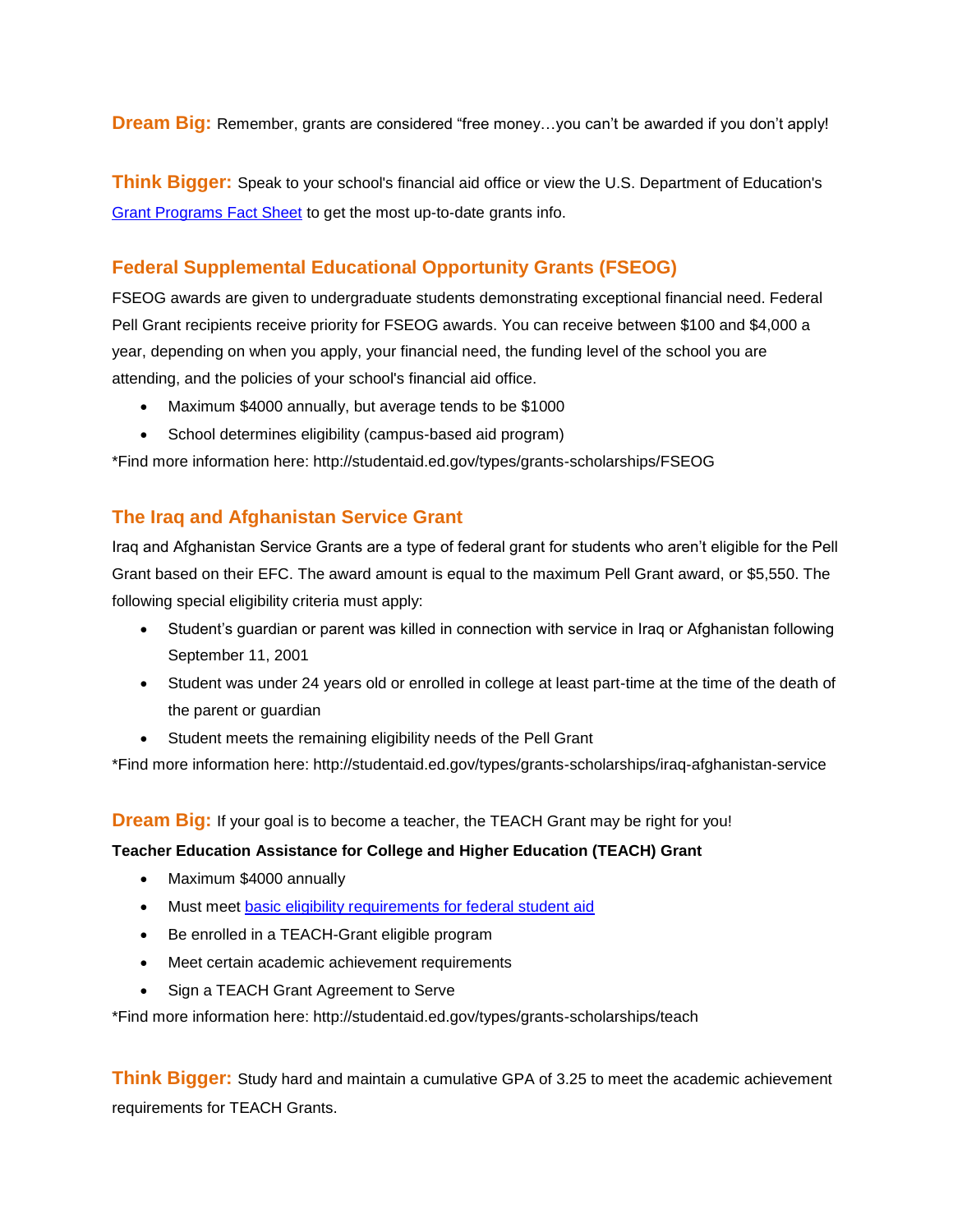#### **Additional Grant Resources**

#### **Student Aid on the Web:** http://studentaid.ed.gov

This site, which is administered by the U.S. Department of Education offers extensive information on options that are available to help you fund your college education. It also tips on filling your FAFSA.

#### **Grants.gov:** http://www.grants.gov

Grants.gov allows individuals and organizations to electronically find an apply for federal grants. New grant opportunities are added often.

#### **Work-Study Programs**

**Dream Big:** Get your community service on and feel good by helping others!

The Federal Work-Study Program provides jobs for undergraduate and graduate students with financial need, allowing you to earn money to help pay education expenses. The program encourages community service work and tries to offer work related to your course of study. Each school has work-study programs specific to that particular school. Some may be eligible to begin upon enrollment and others may have to wait until they have obtained a certain amount of credits.

**Think Bigger:** Gain real-life experience you can use toward your career.

By working through a Federal Work-Study Program you will gain everyday experience that you can draw upon when seeking employment after graduation. Work-Study also gives you the opportunity to show future employers that you are hard-working and can balance the demands of school and work. For more information on specific programs offered by schools, visit the **Education Resource** [Organizations Directory.](http://wdcrobcolp01.ed.gov/Programs/EROD/org_list.cfm?category_ID=SHE)

#### **Figuring Out Federal Loans**

When borrowing funds to pay for your education, [federal loans](http://studentaid.ed.gov/sites/default/files/federal-loan-programs.pdf) are an attractive place to start! Both Direct Subsidized Loans and Direct Unsubsidized Loans offer low-cost alternatives that are available to both and graduate students.

**Dream Big:** Subsidized loans can provide a break on interest payments.

#### **Direct Subsidized Loans**

If you demonstrate financial need, you can borrow a Direct Subsidized Loan to cover some or all of that need. For a subsidized loan, the U.S. Department of Education pays the interest while you're in school at least half time, for the first six months after you leave school, and during periods of deferment (when you are eligible to delay payments for qualifying reasons).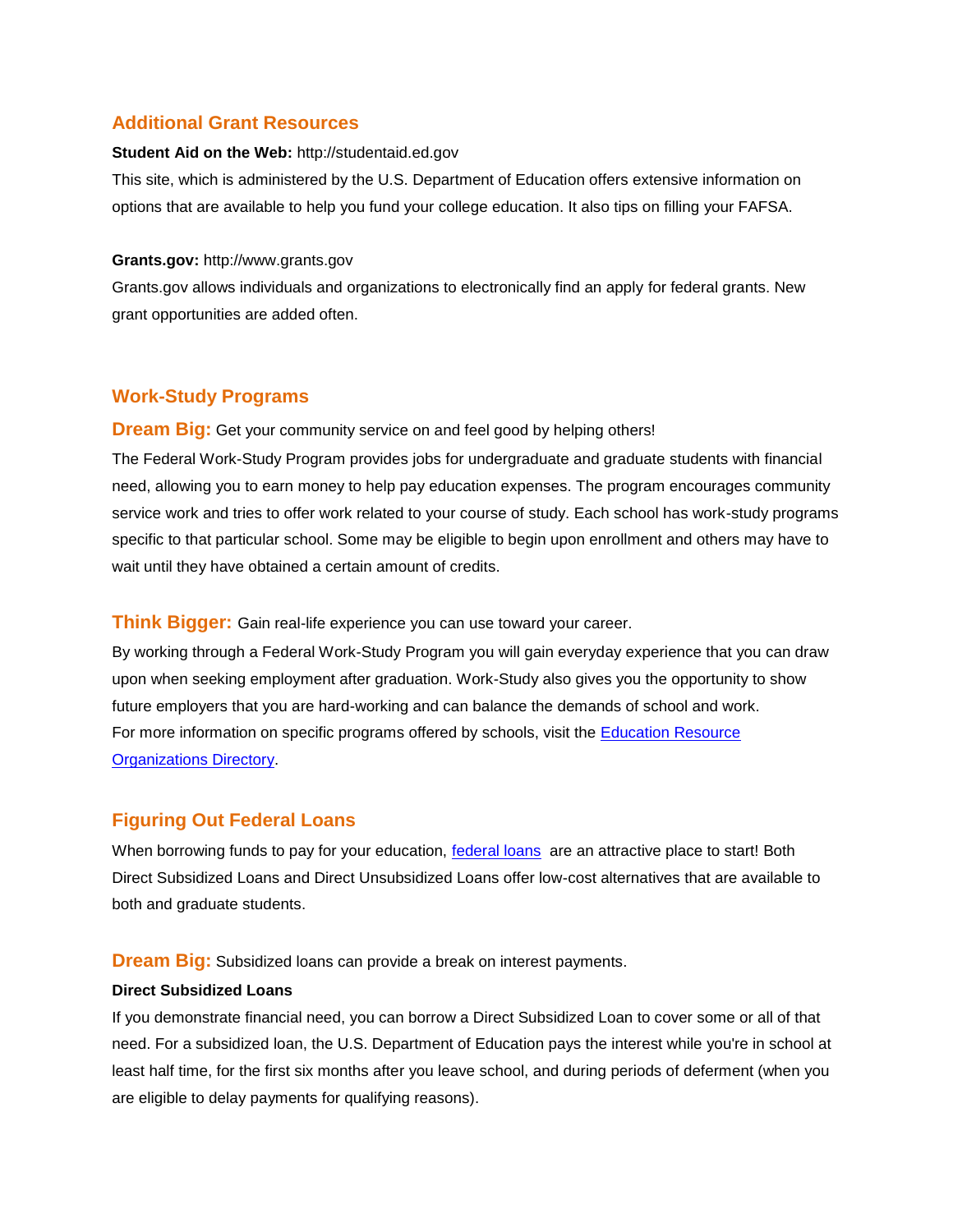#### **Direct Unsubsidized Loan**

A Direct Unsubsidized Loan is not based on financial need. With this type of loan, you are responsible for paying interest on the loan from the time it's disbursed until it's paid in full. You can pay the interest as you go or allow the interest to accrue (accumulate) and have it added to the principal amount of your loan later. This means the interest will be "capitalized." Keep in mind that if interest accumulates, the total amount you repay will be higher than if you paid the interest all along.

#### **Think Bigger:** Paying interest as you go may save money in the long run.

To apply for a subsidized or unsubsidized Direct Loan, you must submit your **FAFSA**. While the Unsubsidized Direct Loan is available to all students regardless of financial need, a FAFSA must be submitted for eligibility.

#### **Federal Perkins Loans**

A Federal Perkins Loans is another low-interest loan available to undergraduate or graduate students. This campus-based loan uses government funds with a share contributed by the school. Your school will determine your eligibility for and the amount of your Federal Perkins Loan and payment is made back to the school.

**Dream Big:** Complete a FAFSA so your school's Financial Aid Office can determine your eligibility for a Federal Perkins Loan.

#### **Direct PLUS Loan**

For parents of dependent undergraduate students or graduate/professional students, Direct PLUS loans offer an attractive low-interest alternative to help pay for their education. In this case, the U.S. Department of Education is the lender, and the borrower must not have an adverse credit history. The maximum loan amount is the student's cost of attendance minus any other financial aid received.

**Think Bigger:** If you're a parent of a dependent student, a PLUS loan may help you pay for your child's education.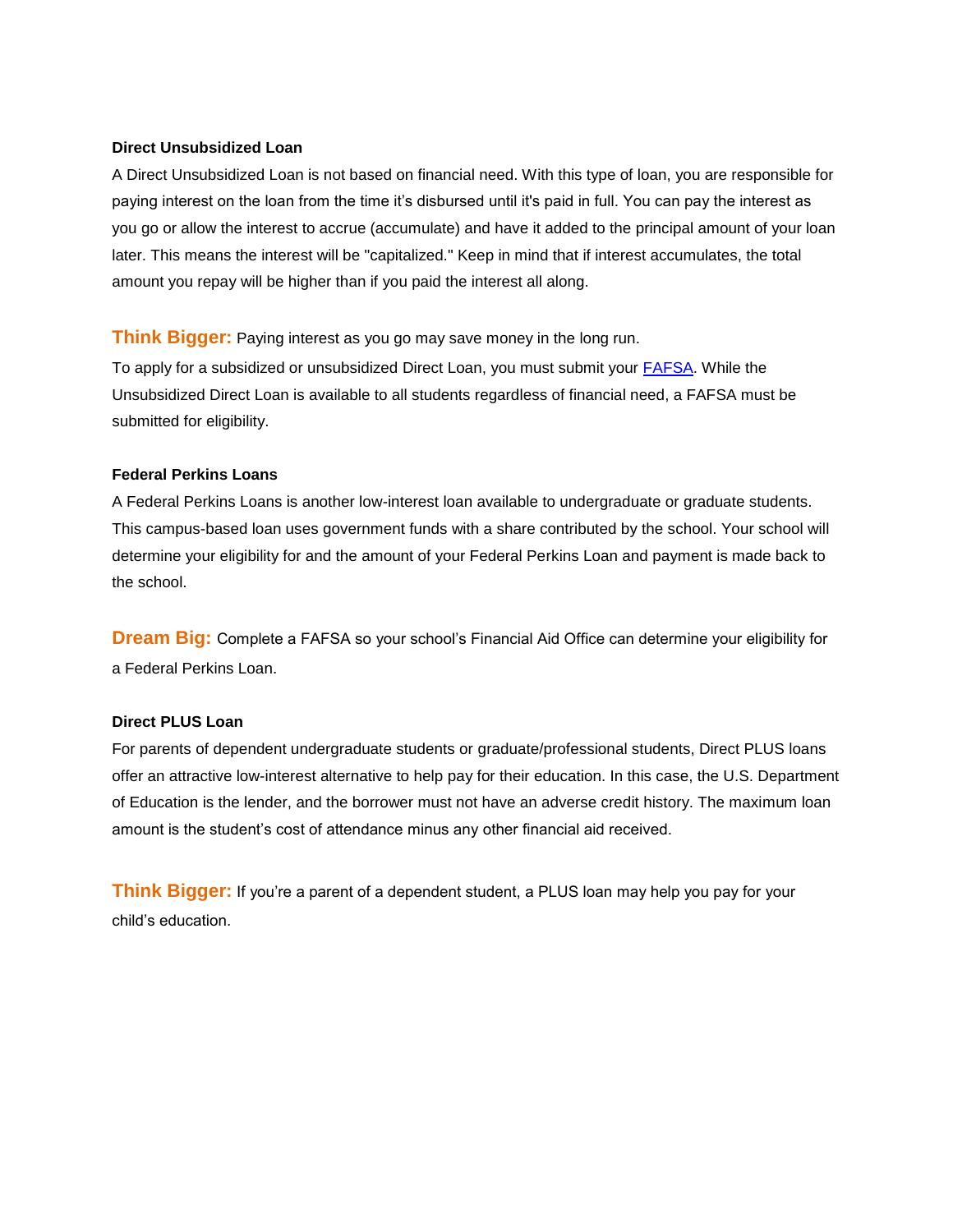# **Federal Student Aid Summary**

The following is a summary of the U.S. Department of Education's Federal Student Aid Programs that will help you pay for school. It's a good idea to contact your financial aid department to confirm which programs your school participates in.

| <b>Federal Student Aid</b>                                                     | <b>Types of Aid</b>                                                      | <b>Program Details</b>                                                                                                                                        | <b>Annual Award Amounts</b>                                                                                          |
|--------------------------------------------------------------------------------|--------------------------------------------------------------------------|---------------------------------------------------------------------------------------------------------------------------------------------------------------|----------------------------------------------------------------------------------------------------------------------|
| Program                                                                        |                                                                          |                                                                                                                                                               |                                                                                                                      |
| <b>Federal Supplemental</b><br><b>Educational Opportunity</b><br>Grant (FSEOG) | Grant: does not have<br>to be repaid                                     | For undergraduates with<br>exceptional financial need;<br>priority is given to Federal<br>Pell Grant recipients; funds<br>depend on availability at<br>school | \$100 to \$4,000                                                                                                     |
| Federal Work-Study                                                             | Money is earned while<br>attending school; does<br>not have to be repaid | For undergraduate and<br>graduate students; jobs can<br>be on campus or off<br>campus; students are paid<br>at least minimum wage                             | No annual minimum or maximum<br>award amounts                                                                        |
| <b>Federal Perkins Loan</b>                                                    | Loan: must be repaid                                                     | 5% loans for both<br>undergraduate and graduate<br>students; payment is owed<br>to the school that made the<br>loan                                           | \$5,500 maximum for<br>undergraduate students; \$8,000<br>maximum for graduate students                              |
| Direct Subsidized Loan                                                         | Loan: must be repaid;<br>you must be at least a<br>half-time student     | Subsidized: U.S.<br>Department of Education<br>pays interest while borrower<br>is in school and during<br>grace and deferment<br>periods                      | Between \$3,500 and \$5,500<br>depending on year in school                                                           |
| Direct Unsubsidized Loan                                                       | Loan: must be repaid;<br>you must be at least a<br>half-time student     | Unsubsidized: Borrower is<br>responsible for interest<br>during life of the loan;<br>financial need not a<br>requirement                                      | Between \$5,550 to \$20,500<br>(minus any subsidized amount)<br>depending on year in school and<br>dependency status |
| Direct PLUS Loan                                                               | Loan: must be repaid                                                     | Available to parents of<br>dependent undergraduate or<br>graduate and professional<br>degree students enrolled at<br>least half time                          | Maximum amount is cost of<br>attendance minus any other<br>financial aid the student receives                        |

#### **Helpful Numbers:**

- Federal Student Aid Information Center (FSAIC): 1-800-4-FED-AID (1-800-433-3243)
- TTY users (for the hearing-impaired) can call 1-800-730-8913
- Callers in locations without access to 800 numbers may call 1-319-337-5665 (Not a toll free number)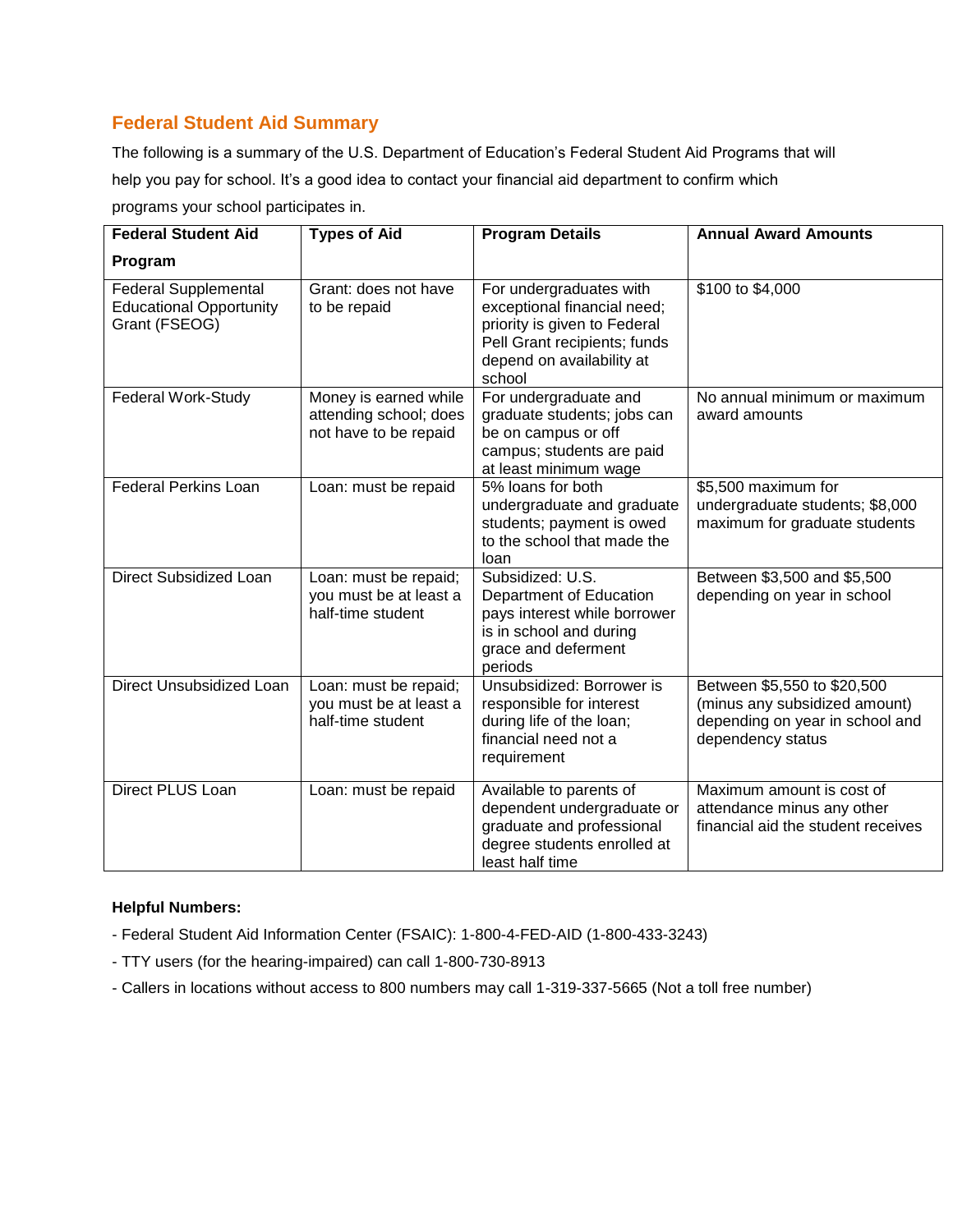# **Scholarships**

**Dream Big:** Scholarships are generally based on factors including academic performance, financial need, religious affiliation, minority status and heritage. So give it a shot!

Scholarships are a great source of funding for school because (like grants) they do not require repayment. Scholarships are also available through a variety of sources including schools, employers, individuals, companies, nonprofits, organizations and clubs – there's no shortage of sponsors! The awards are often based on the factors mentioned above, a unique set of criteria that is important to the organization providing funds, or even community affiliations.

**Think Bigger:** Take a gander at our list of free sources of scholarship information:

- The financial aid office at your college
- The U.S. Department of Labor's FREE scholarship search tool
- [Federal agencies](http://studentaid.ed.gov/node/4/#aid-from-the-federal-government)
- Your state grant agency
- Your library's reference section
- Foundations, religious or community organizations, local businesses and organizations related to your field of interest
- Your employer
- Online scholarship databases/websites

# **When applying for scholarships, keep the following points in mind:**

- 1. Review due dates and apply as early as possible
- 2. If you miss any due dates, keep a list so you can apply again next time
- 3. Carefully review the qualifying and activities (whether that be an essay or letter of recommendation) to ensure you complete everything
- 4. When writing an essay, always remember who your audience is…consider who will be reading your work, and direct your verbiage to that particular organization or institution
- 5. Double-check your spelling and grammar, and if possible have someone else read it over (that's what friends are for!)
- 6. When mailing in a scholarship application, be sure to send it certified and request a receipt to ensure whoever is offering the scholarship receives it.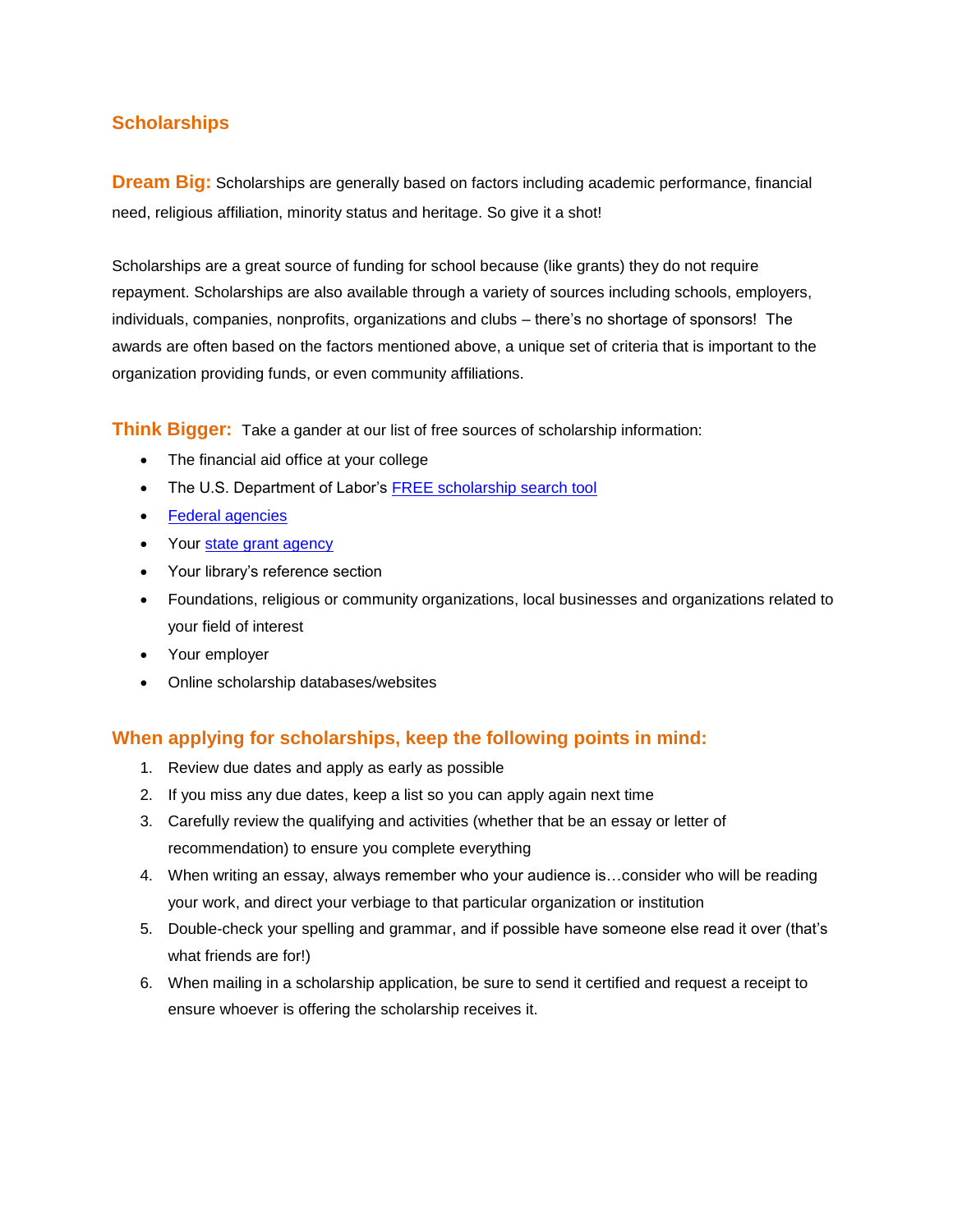# **Additional Scholarship Resources**

Many websites exist that include a plethora of scholarship options. Bonus: Often you can search using your personal criteria. Here are a few of them.

#### **FastWeb**

You must create a profile, but this website is one of the largest lists available on the internet. Also, they will send you notifications of new scholarships as they are added, as well as reminders of due dates of scholarships you are interested in.

[www.fastweb.com](http://www.fastweb.com/)

#### **Adventures in Education**

This website allows you to search over 15,000 scholarships by keyword. <http://www.aie.org/scholarships/>

#### **College Board**

Among other tools, like a search for colleges and financial aid calculators, this site also offers a scholarship search of over 2,300 scholarships. Their search form allows you to enter personal information and academic information to help narrow down your search. [http://apps.collegeboard.com/cbsearch\\_ss/welcome.jsp](http://apps.collegeboard.com/cbsearch_ss/welcome.jsp)

#### **For more scholarship information, visit the following sites:**

[Sallie Mae](https://www.salliemae.com/) [College Scholarships](http://www.college-scholarships.com/) [College Connection Scholarships](http://www.collegescholarships.com/)

Happy hunting!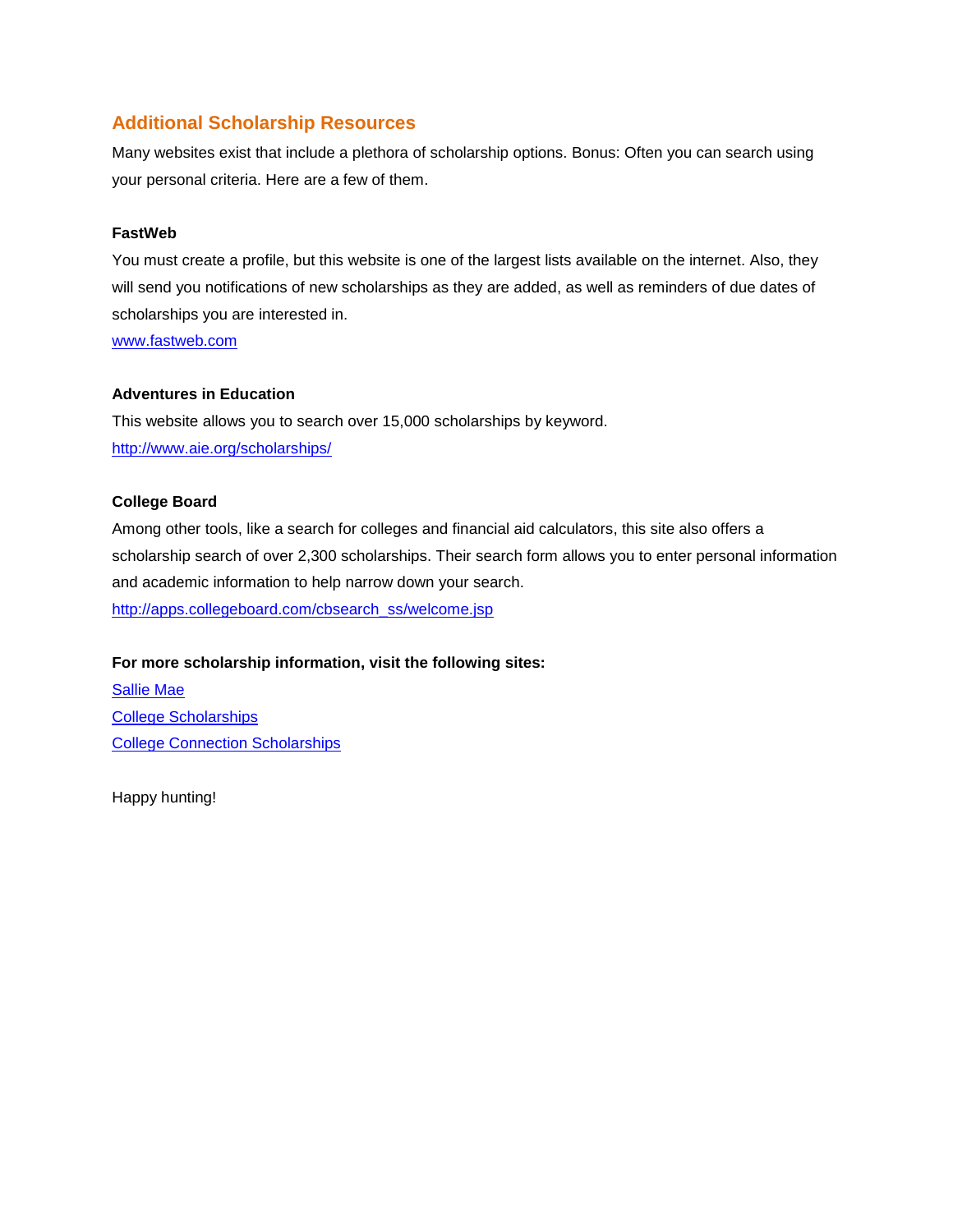# *Admissions Process*

You are getting closer to choosing the school where you want to pursue your education! The Admissions process is when your big planning for your big dreams starts coming full circle. If you have used the [School Connection](http://www.southfloridaschoolconnection.com/) service, you will be contacted in the near future by the schools close to you that offer programs matching what you would like to study. Remember these tips when speaking to the schools:

# **Dream Big**

- Choosing your school is a very exciting time in your life, so have fun doing it!
- When determining your future school, consider the things that matter and then make sure the schools you are looking into can meet the majority of these needs.
- Explore all your options—you can never have too much information when researching schools.

# **Think Bigger**

- Speak to each school you are interested in before making a decision. You set your goals high, so you owe it to yourself to find the one that best fits those dreams!
- Keep your school research organized when speaking with each school. This will help you make the best decision for your education—and your future career.
- Keep your research organized so you can best compare the schools to each other.

# **Methods of Contact**

While each school's Admissions department has a different practice for contacting potential students, here are some common methods you can expect:

- **Phone Call:** When the schools call, don't be afraid to pick up the phone! Typically, you will be contacted by a College Admissions Advisor and not a sales representative. The advisors are there to answer your questions, schedule future appointments with you, help you make informed decisions about going back to school, and ultimately, help make the Admissions process as easy as possible.
- **Email:** Many schools will send out an email to make contact with potential students. Keep an eye out for incoming mail, and make sure to check your SPAM folder periodically to be sure you receive these emails (or turn off your SPAM blocks).
- **Mail:** You may also receive a catalogue and paper application via US Mail from schools.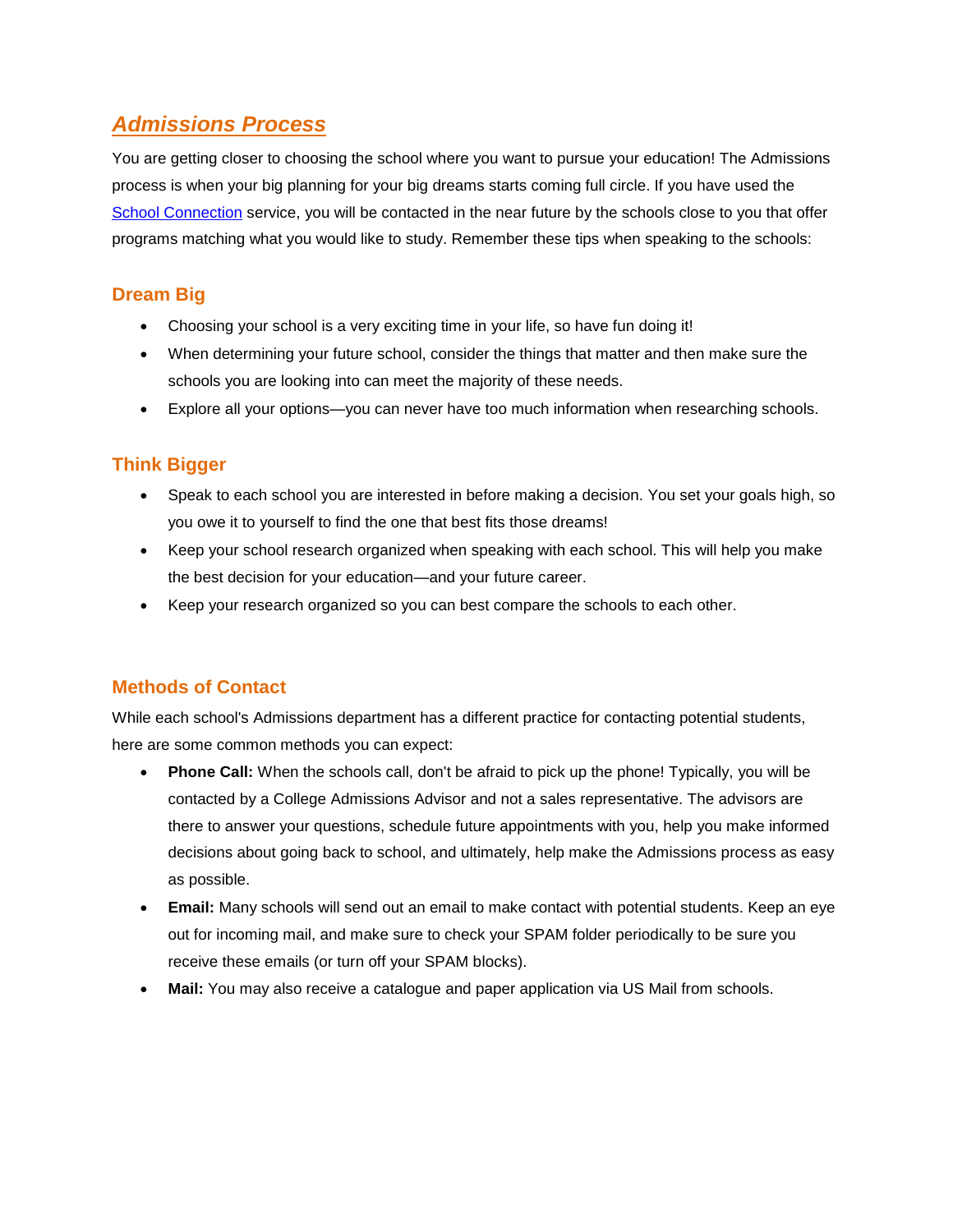#### **Admissions Process**

# **Step 1: The First Phone Call**

During the first phone call, the Admissions/Enrollment Advisor or Counselor may want to schedule an interview time to speak with you. Otherwise, the advisor may want to discuss the following during the first call and then schedule an interview or a time for you to visit the school:

- Selecting the right program for your career and life goals
- Your schedule and any time or life constraints for going back to school

When you speak with the Admissions Advisor from each school, he should provide you with specific information regarding the school and its offerings. It's a good idea to ask the same questions so you can make accurate comparisons.

The following questions will be helpful to you — you can print these out and write down the answers as you speak to each school:

#### *1. What type of accreditation do you hold?*

Schools may hold regional or national accreditations from various private accrediting agencies. The two types of accreditation include "institutional" and "specialized," or "programmic." An institutional accreditation applies to the entire school and its programs, while a specialized accreditation generally applies to a specific degree program or school of study within the college or university. Accreditations help to ensure that the degree earned matches a certain industry standard for level of knowledge and proficiency obtained. Most employers only hire graduates of accredited programs and most schools will only accept graduate students with undergraduate degrees from accredited universities or colleges. A good place to start a search for an accredited program is provided by the U.S. Department of Education, at<http://ope.ed.gov/accreditation/> .

*2. Do you offer any school scholarships or grants? Title IV funding (government financial aid)? Help with private loans?*

Some schools may offer their own financial aid packages to qualifying students. Most will participate in state and/or federal aid programs. Private loans may be a good alternative if you are not eligible for federal or state aid, or if your federal or state aid doesn't cover the full tuition amount. An excellent starting point for questions on how to pay for your post-secondary schooling is the U.S. Department of Education's "Funding Your Education" page, at

<http://studentaid.ed.gov/PORTALSWebApp/students/english/funding.jsp> .

*3. Do you accept transfer credits from \_\_\_\_\_\_\_ school? (if you have any to transfer)* The rules will vary from school to school — something to think about if you move often because of your or your spouse's work.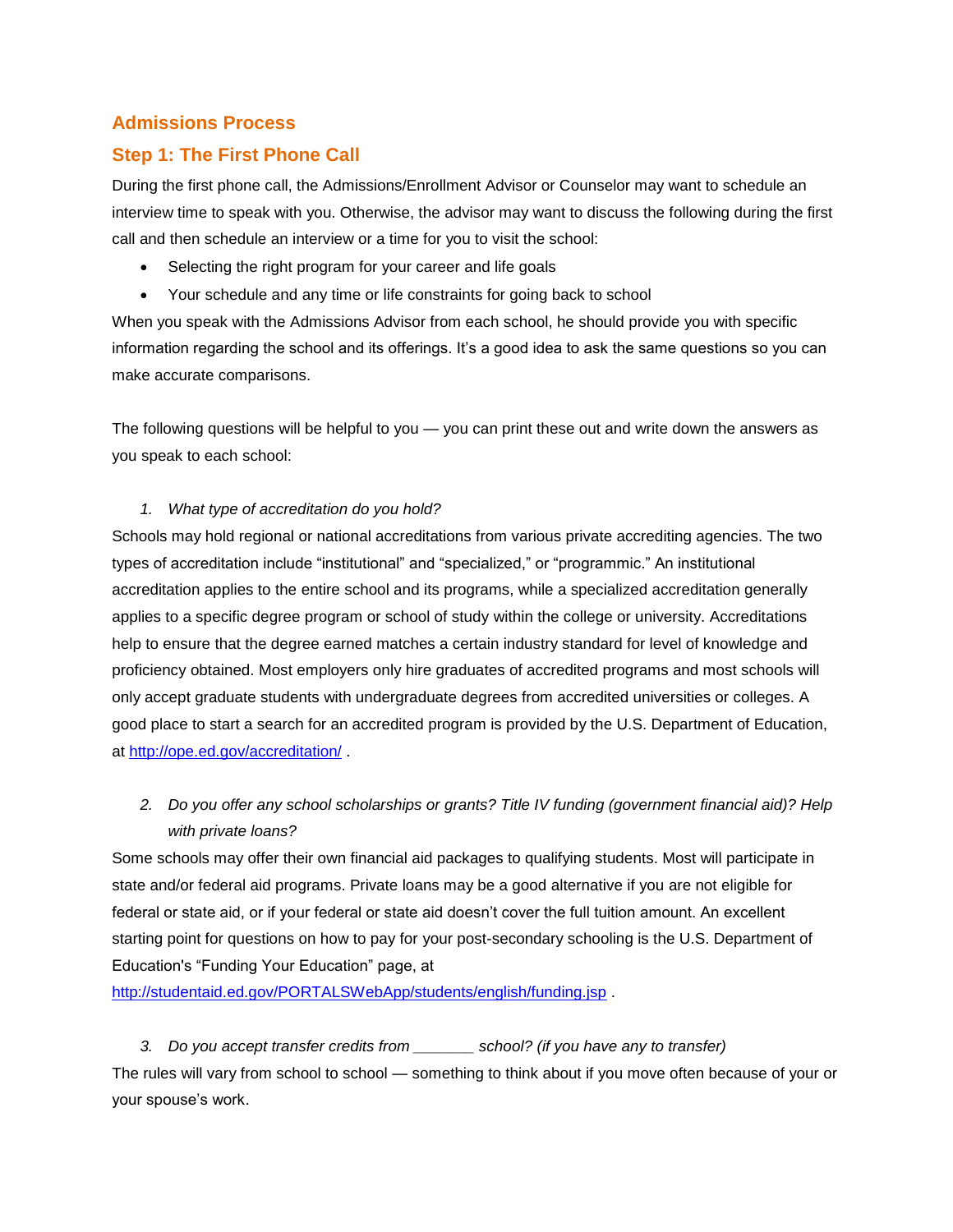#### *4. Do you offer any credit for life experience?*

Some programs may have the means to assess and convert your life experience, including military experience, professional certifications, and work experience to college credit. This is commonly accomplished through standardized tests or credits from other institutions. The amount of credit allowed will vary by school. Information specifically about how to qualify military experience for college credits may be found at<http://www.military.com/timesaving-programs/college-credit-for-military-experience> \*

#### *5. Do you accept CLEP transfer credits?*

College Level Examination Program (CLEP) credits are offered by the College Board, usually for the types of courses a student would attend in his or her first two years of classes, and can qualify you for anywhere from three to 12 college credits per exam. Exams are offered in a variety of subjects, including Composition and Literature, Foreign Languages, History and Social Sciences, Science and Mathematics, and Business. Exams are 90 minutes in length each, with primarily multiple-choice questions, and generally cover one college course worth of material, as determined by your specific school or program. This means that with a passing grade you may earn college credits you can use toward meeting your program's degree requirements. The College Board recommends that "you consult a textbook for the course at your college that is comparable to the exam you plan to take" in preparation for the test. More information about the CLEP program is available at the College Board website, at [http://www.collegeboard.com/student/testing/clep/about.html.](http://www.collegeboard.com/student/testing/clep/about.html)

#### *6. How long will it take to complete your program?*

Schools will usually offer information about the expected length of attendance, and some may have policies regarding the total length of attendance allowed before earning a degree or diploma. The total number of credits earned per course will also vary based on whether your school operates on a quarterly or semester system.

#### *7. Do you have a career services department?*

Many schools now offer job placement services for graduates of their degree programs. Some programs are also affiliated with professional organizations which offer career placement within their field or fields of expertise.

#### *8. Do you have academic advisors?*

An academic advisor can be one of your greatest assets. They can help you map out your degree path in order to maximize your educational value and earning and job satisfaction potential.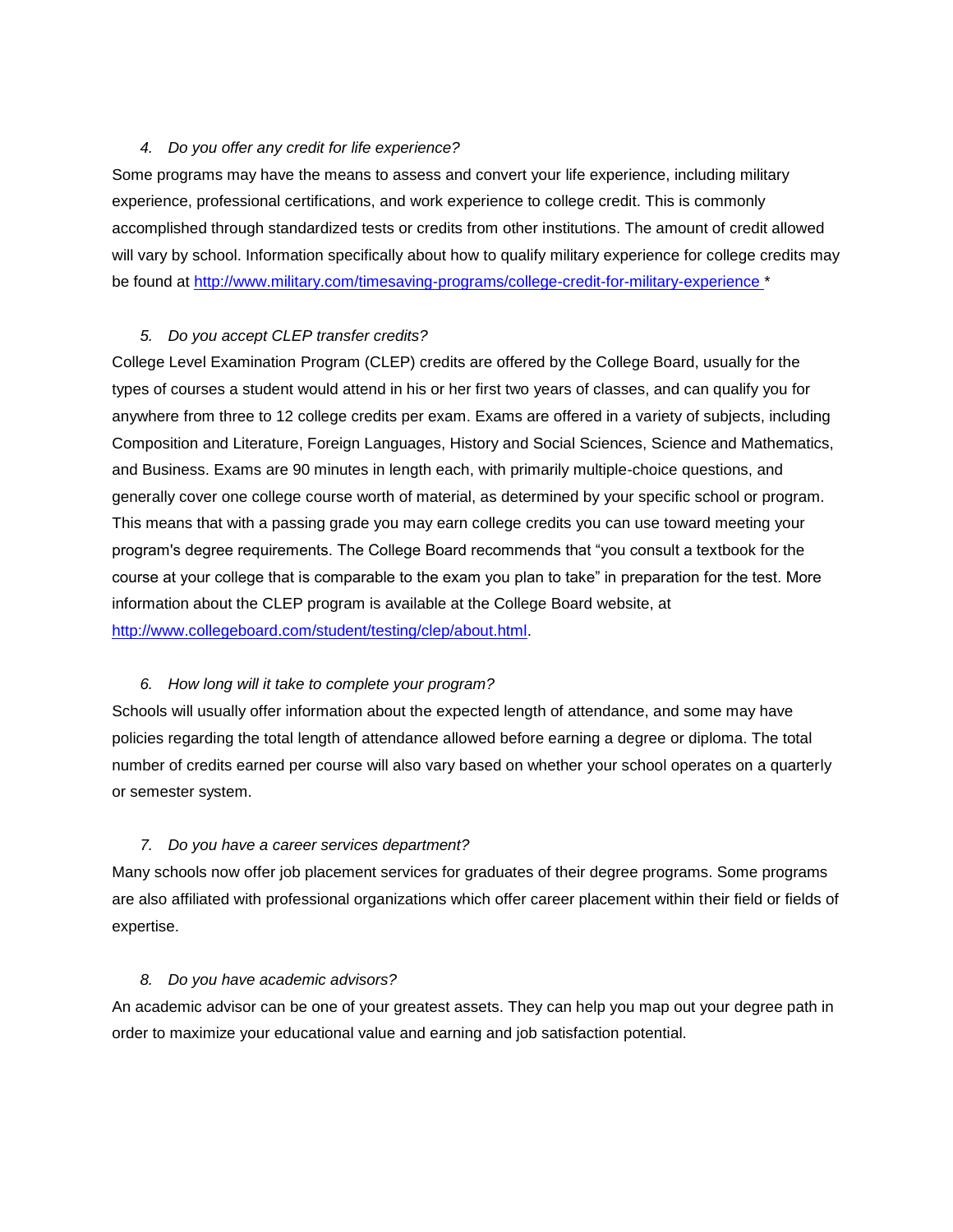#### *9. How does your program work?*

Don't be afraid to ask the seemingly simple questions. Getting a good idea of the basics of a college program is essential in choosing the one that is right for you. Ask if there is a guided tour or tutorial of the school's interface available for you to try out.

*10. What is the time investment associated with this program on a weekly basis?* The time investment will obviously vary by the number of credit hours attempted per semester, but a general rule for post-secondary education institutions is that for every one hour spent in class (in person or online), a student can expect to spend two to three hours outside of class time reading, studying, working on assignments, and participating in chats, discussion boards, etc. For a typical semester, students can expect to spend anywhere from 36 to 48 hours per week on school.

**\*Note:** Be sure to let the Advisor know if you are Active Military or a Veteran, as there are a wealth of scholarships and aid packages available to qualifying students, and there are thousands of accredited learning institutions offering a variety of degree programs. Some schools waive application fees and may even have lower tuition rates for military personnel. Others may even have school-specific military aid available. Fees for entrance exams such as the LSAT or GRE may also be waived, so be sure to explore all available avenues, both through your school and your military liaison. Active soldiers may want to visit the official eArmyU website, at [https://www.goarmyed.com/public/public\\_earn\\_degree-earmyu.aspx](https://www.goarmyed.com/public/public_earn_degree-earmyu.aspx) to find out how to apply for tuition assistance and fill out necessary paperwork and applications. The site is like a virtual guidance counselor as it walks you through the steps necessary to further your education.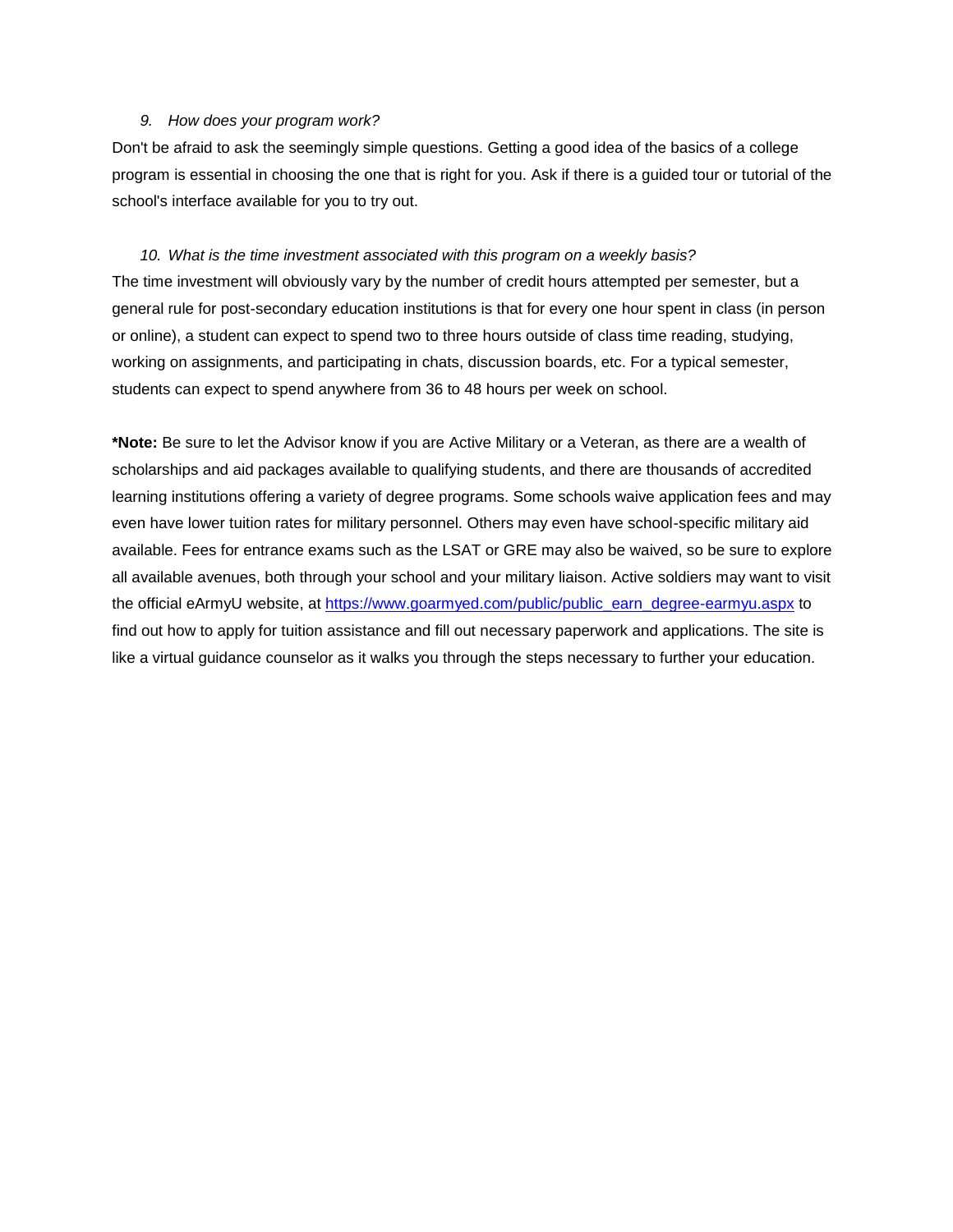# **Step 2: Visit the Schools**



Most schools will offer "open houses" or times where you can visit the school to make sure it is somewhere that you want to attend.

There are a lot of important offices to know at a college or university, all of which can help you in some shape or form! Some offices are more important during the admissions process, while others will be more useful for when you become a student at your selected school.

#### **Admissions Office**

- You've likely already had conversations with an admissions advisor. Visit the Admissions Office to meet your advisor and to learn more about the admissions process.
- Key information from the Admissions Office includes:
	- o Application deadlines
	- o Application requirements
	- o Helpful school information, such as brochures and guides
	- o Assistance on what to expect if admitted
	- o Information on orientation, if applicable
	- $\circ$  Information on how to determine if your credits can transfer from another school, if applicable

#### **Financial Aid Office**

- The Financial Aid Office can help answer all your money-related questions regarding your education.
- Examples of what the Financial Aid Office can help you with include:
	- o How to be awarded with the most financial aid available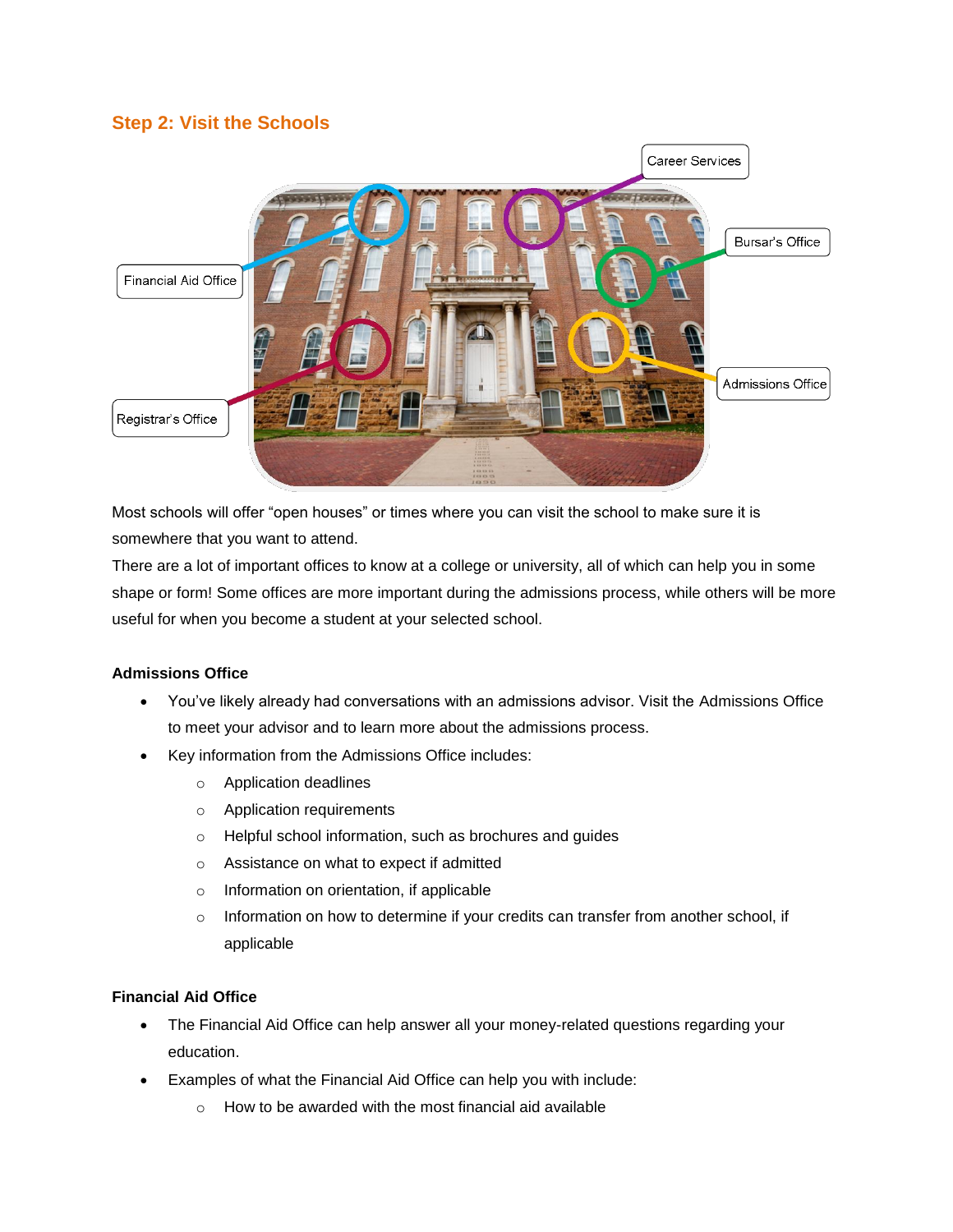- $\circ$  Assistance to determine if you are eligible for federal, state, institutional, and private funding sources
	- Help with filling out your FAFSA and other important financial aid documents and forms
- o Information on:
	- Student loans
	- **Scholarships**
	- Work-study programs
	- **Grants**

#### **Registrar's Office**

- The Registrar's Office handles just about everything relating to your academic record. Once your school journey is over, this is the office to verify everything for you to be able to graduate.
- Once you've selected your school, the Registrar's Office can help you:
	- o Register for class
	- o Request a changing of a grade
	- o Add, drop, or withdraw from a course
	- o Get an official transcript
	- o Apply for graduation

#### **Bursar's Office**

- Once you've chosen your school, you will likely become familiar with the Bursar's Office. Here, they bill you for your student tuition account—which is very important for you to be able to attend class.
- The Bursar's Office sends bills and helps get you to the ultimate goal of having your student account paid off. It's important to note that you could be dropped from courses if your account goes delinquent, so be sure to keep your account paid and in good standing!
- Contact the Bursar's Office for questions on:
	- o Tuition payments
	- o Payment plans
	- o Refunds
	- o Miscellaneous charges
	- o Anything relating to your student account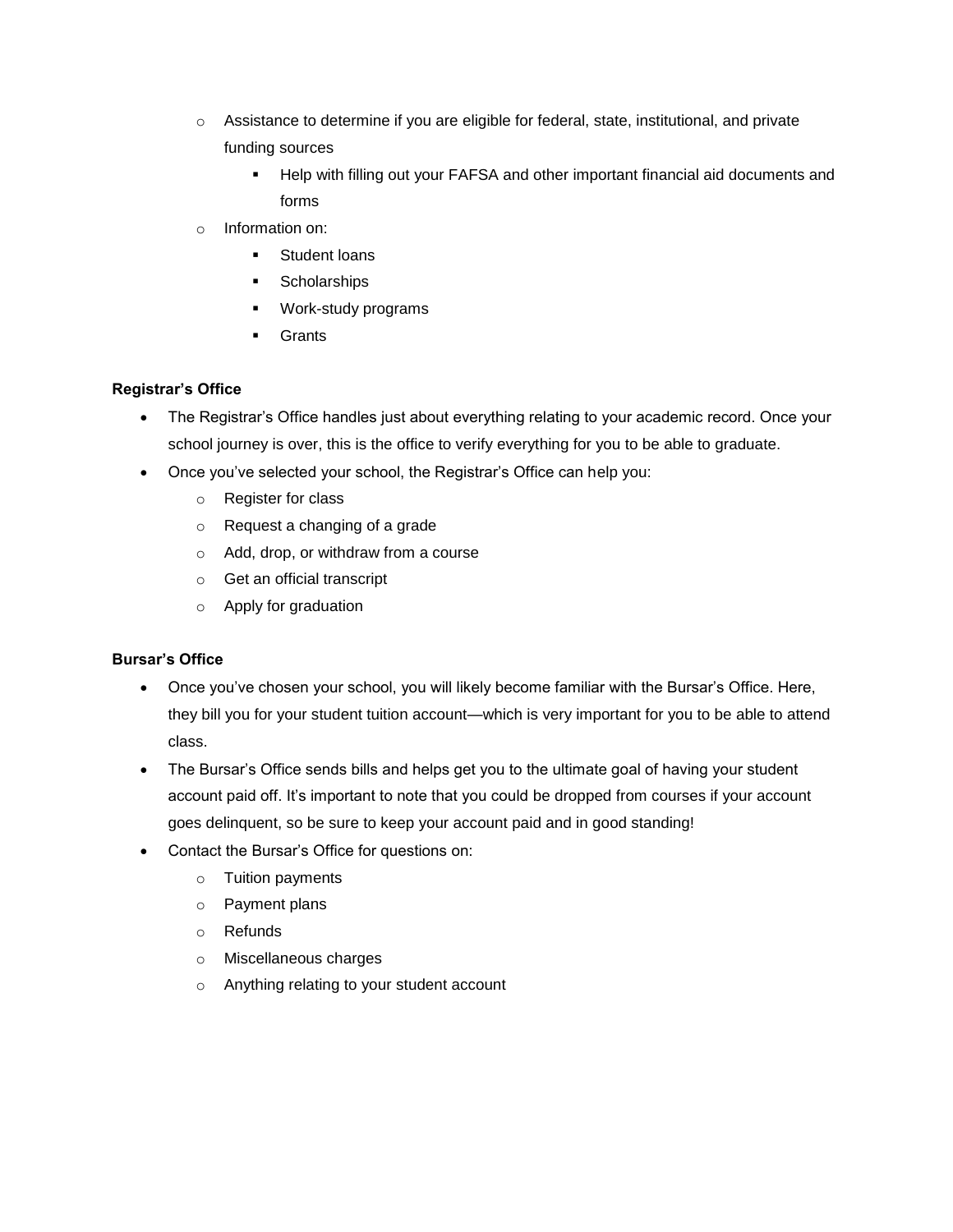#### **Career Services Office**

- The ultimate goal of college is to earn a career and this office helps you do just that. It's a good idea to introduce yourself to this office during your freshman year so you become familiar to them throughout your educational journey. This office could help you with:
	- o Choosing a major
	- o Exploring career options
	- o Developing a resume
	- o Securing an internship
	- o Searching for a job
	- o Assistance on how to network
	- o Help on how to interview
- When visiting your potential schools, visit this office to see hear success stories of people who started out just like you. You could even ask for the contact information of a graduate or two who went to school with the major you are interested in. Give them a call, find out what they are doing now, and ask questions. This will help solidify your big dreams – and big goals!

#### **Department of study where you are most leaning toward**

- If you already have a pretty good idea on what you'd like to major in, set up a time to meet with that department. Whether it is the school of business or a degree in biology, it's a good idea to:
	- o Meet with a couple professors
	- o Ask to sit in on a class
	- o Talk to students in that major

# **Step 3: Applications and Forms**

After you have spoken with the schools and have chosen the ones that you want to apply for, you may encounter the following scenarios.

- You will probably have to fill out an application. Many schools have strictly enforced deadlines; however, do not be intimidated by this. These deadlines are established to separate serious students from non-serious students.
- You may be asked to pay an application fee, depending upon the school's requirements. Make sure you ask the school if there are any fees associated with filling out the application.
- You may be asked to fill out financial aid paperwork. Some schools will complete your financial aid package prior to your acceptance, while other schools may wait until you are accepted.
- You may be asked to speak with a financial aid representative or a student accounts officer to set up a payment plan.
- Some schools may require you to take a short exam or write an essay.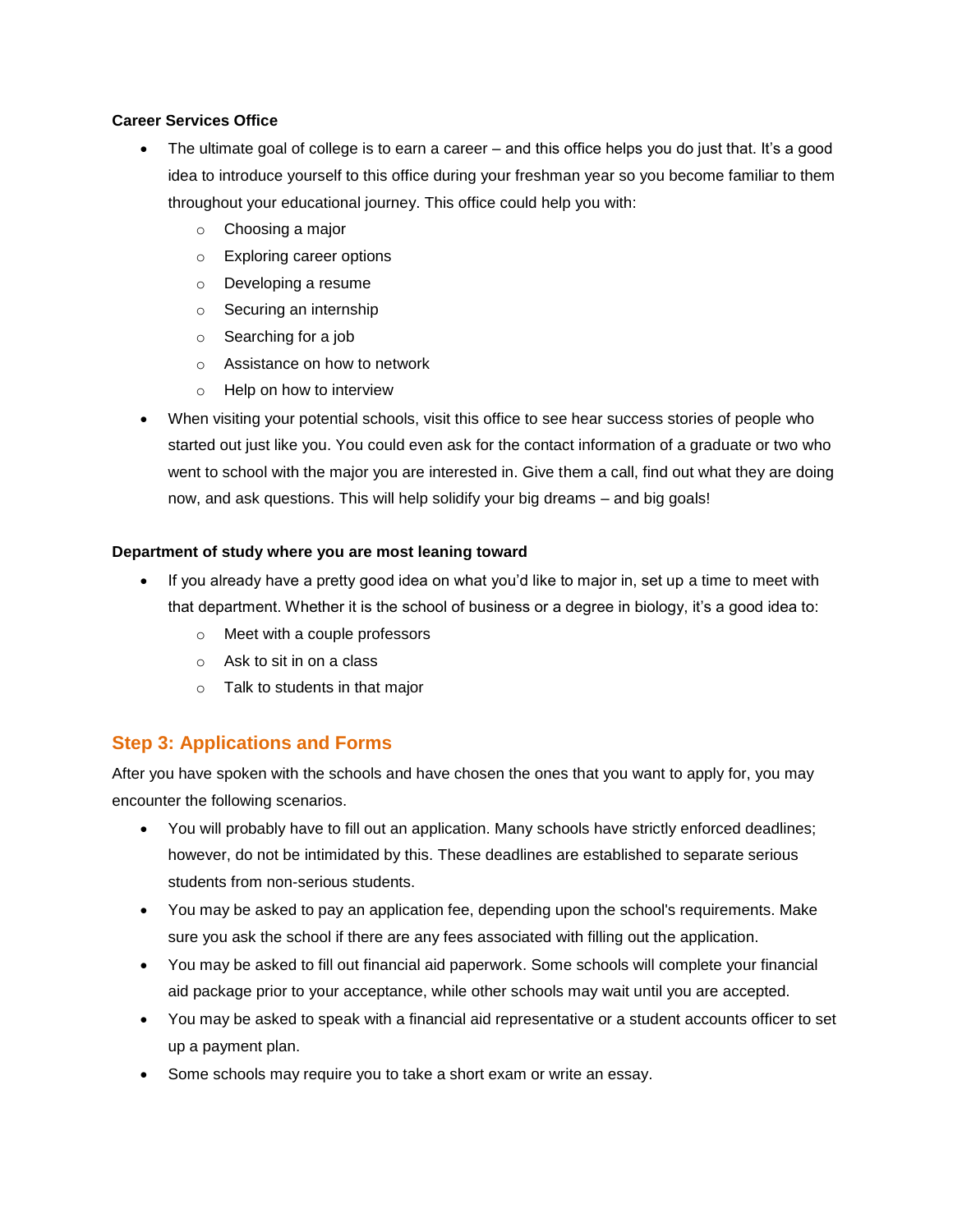Always feel free to contact your Admissions/Enrollment Advisor or Counselor with any questions. Most will follow up with you to see what questions or concerns you may have.

# **Step 4: Enrollment Paperwork**

When you have chosen and been accepted by the school you wish to attend, you will be asked to sign an enrollment agreement.

This is typically a three to seven page document that contains your personal information, your program of interest, what the institution is promising you, and what your obligations to the institution are.

Once you sign the document (you may e-sign, or sign manually and fax or mail back), you are enrolled!

# **Step 5: Course Registration**

Most institutions will recommend which classes to register for first. Others may let you select from the course catalog. Keep in mind that if your school recommends that you register for certain classes, it is best to do so according to their guidelines.

In many cases, you can register online or on the phone. Once your registration is complete, many schools offer an orientation course to familiarize you with the school and its instruction style. It is recommended that you complete this course, as it will serve to benefit you.

# **Helpful Hints**

You might become anxious as your start date draws near. Just remember that this is normal, and that the first week of school might feel like culture shock. After a couple of weeks, you'll get used to it. It will become part of your daily schedule and everything will begin to feel normal.

Envision yourself in your dream job, envision yourself achieving your goals, and keep reminding yourself:

- "My education will enable me to make more money over my lifetime."
- "My education will enable me to move up the ladder in my company or get a better job."
- "My education will allow me to do something I enjoy for a living."
- "My accomplishment will inspire my children."
- You may even want to post these inspirational phrases next to your computer or on your desk. They might come in handy if you are ever feeling overwhelmed or discouraged.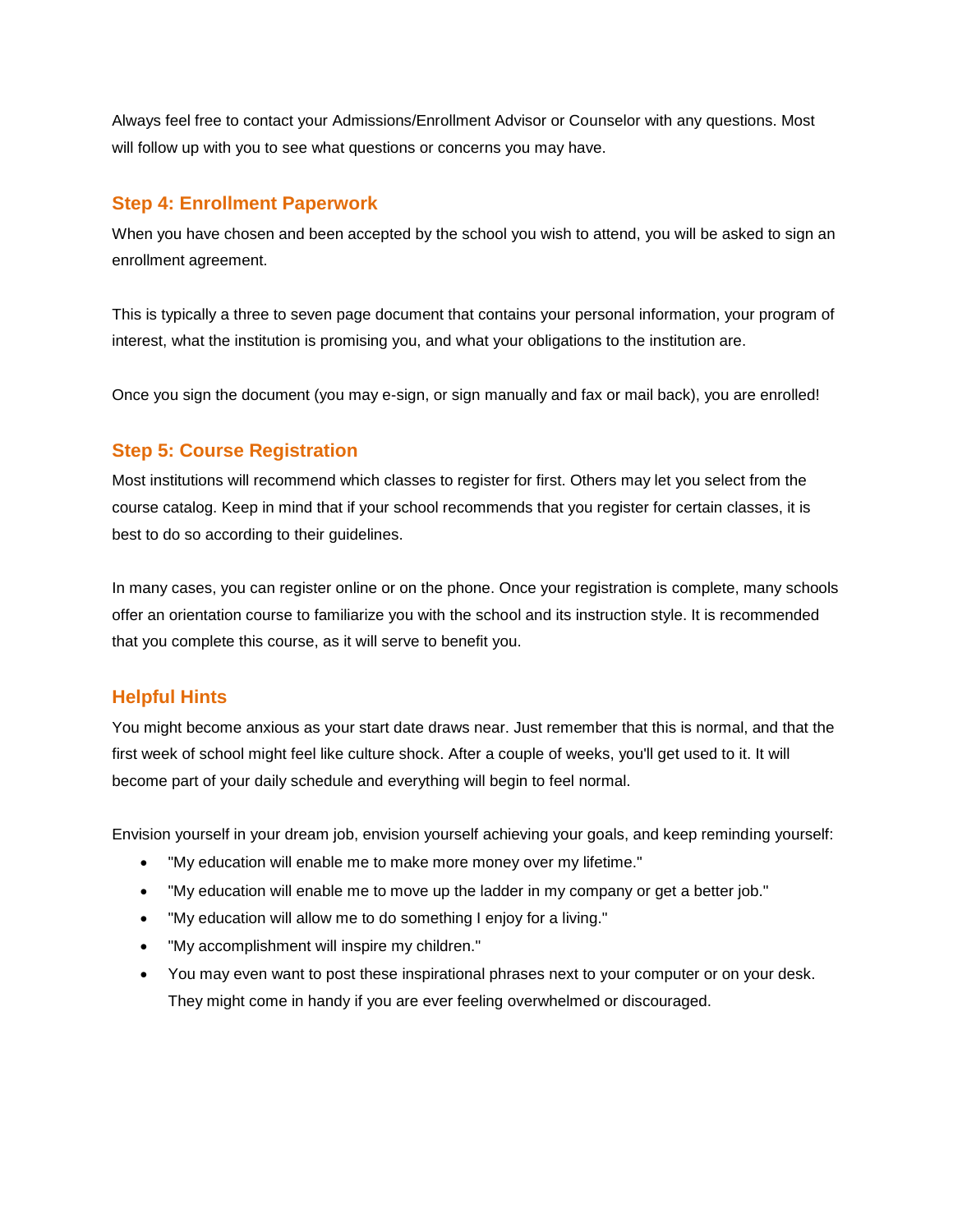# *Starting College with Clarity and Confidence*

After all the time and energy you spend mapping your career (plus choosing your preferred college), you might be a little fatigued when it comes to time to do some actual homework. Don't let yourself lose momentum! There are still plenty ways to get prepared—and excited!—for your life's next chapter.

# **Dream Big**

- Make a list of incentives, a.k.a. motivational "tricks and treats"
- Start envisioning your graduation party... Woo hoo!
- Dream up an amazing, post-graduation resume. Heck, you could even start drafting it now.

# **Think Bigger**

- Plan your school schedule, including time for class, homework, and studying.
- Create a support network. Assign specific roles to family, friends, and ideally to some of your new classmates.
- Manage expectations with your employer.

# **Ideas to Inspire College Success**

Anything worth doing is worth doing well. Before you start your courses, let yourself daydream a little about how it would feel to be your class' valedictorian… or even just the teacher's pet. College is a blank slate—a chance to reinvent yourself in the classroom. It doesn't matter if you were a slacker back in high school. Your college profs only know you by the work and attitude you show them today. So show them someone who is dedicated!

#### **Tricks & Treats**

Inevitably, there will be days when you don't feel like studying. Schoolwork isn't always fun and exciting. (This is why elementary school teachers give out gold star stickers and shiny new pencils). It's okay to bribe yourself with some small incentives—or even a giant one, like a fabulous graduation party—if you promise to stick it out and get the work done.

Looking for immediate rewards? Make a list of inexpensive "treats" you might give yourself in exchange for a completed term paper or several hours of assigned reading. Every time you move closer to a semester goal, snag a treat from off your list. Avoid junk food treats or anything that costs more than a few dollars. (You don't want to go broke and gain 50 pounds in the process of earning a degree.)

Good ideas for motivational treats might include a favorite magazine, a fun shade of nail polish, a small house plant, or a bottle of bubble bath. Remember too that it's okay to ask your instructors for the "treat"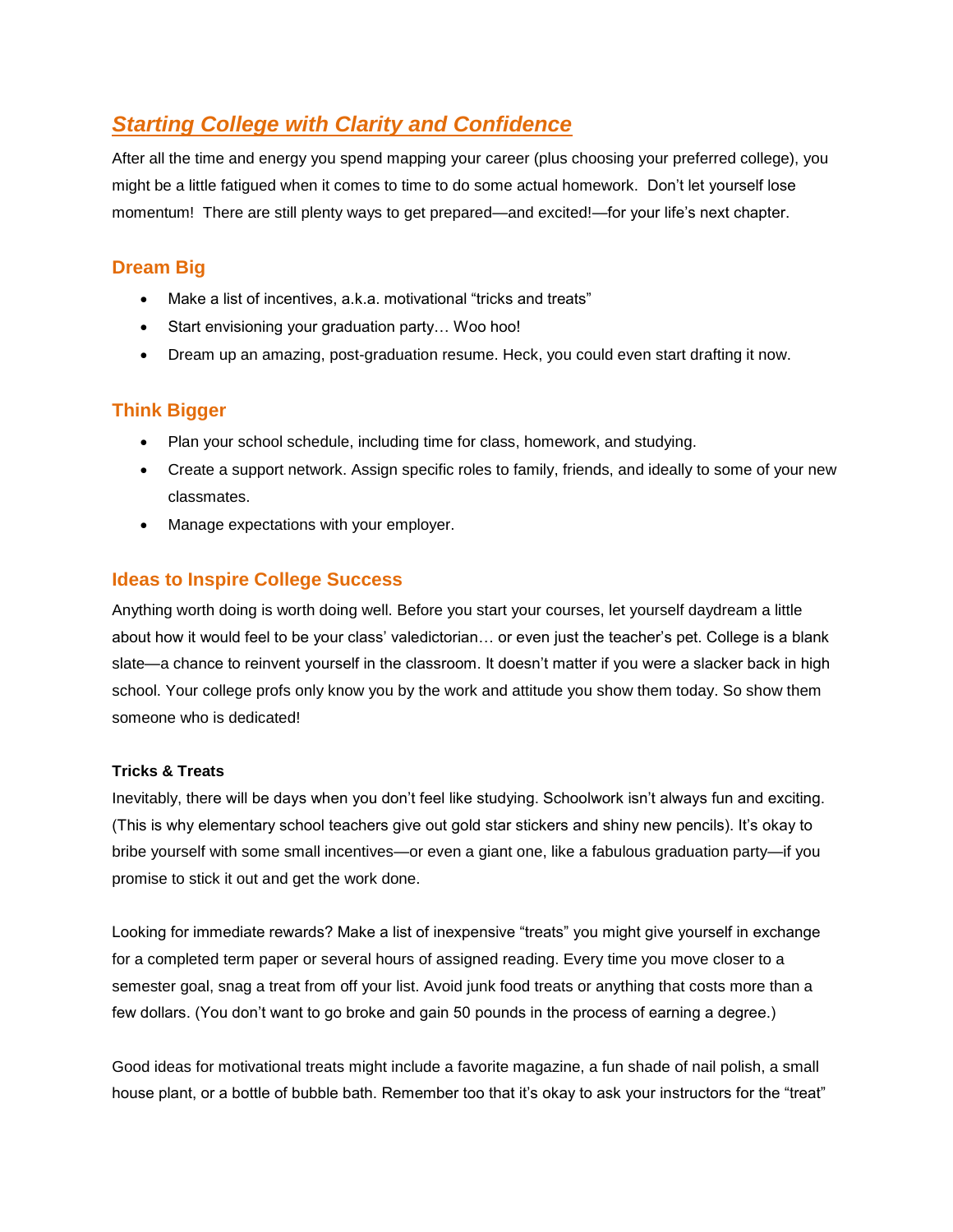of extra feedback. It's their job to give you affirmation and constructive comments. As your classes progress and you grow comfortable with your student role, the more lasting rewards of college (knowledge, curiosity, self-esteem) will hopefully start to emerge. Soon you'll be less reliant on these daily pick-me-ups.

#### **Dream Job Hunting**

Dream job hunting is another way to stay motivated throughout college. You might think it's crazy to start planning a job search before you've even started your college program, but it's actually kind of smart. Every job search begins with a tailored resume and a cover letter. These docs tell employers about your experiences and accomplishments. Ideally, they feature more than one or two plus points.

So start drafting a list of impressive-sounding feats right now, for example: a fantastic grade point average, an internship at a great company, an elected college role (class president or yearbook editor), a commitment to volunteering, a personal blog/website with thousands of followers, etc.

If you were graduating tomorrow, there's no way you could run out and make all these things happen in time for a job interview. Luckily, you have months of college ahead of you. Use your imaginary resume to take action, and to actually start earning some major accomplishments. By the time you finish school, your ridiculously impressive resume might be a reality.

#### **Practical Steps to Support College Success**

When it comes to college success, brains are useful, but time management is everything. Learning to stay on schedule and prioritize tasks is particularly important for students with kids, jobs, and household responsibilities. Most of today's college students fit this description. Do you? Then keep reading!

#### **Plan Your Schedule**

Don't assume you will magically find time to learn. You absolutely must create a schedule. Your schedule should include class time and study time. If you attend a campus college, class time should include some padding for driving and parking. If you enroll at an online college, allow extra time for tech support issues and reviewing your school email inbox/class discussion board.

As soon as you register for classes, contact your instructors to ask how much weekly homework time is recommended. If you want to plan even farther in advance, an academic counselor at the college should be able to give you an estimate of your major's overall workload. Keep in mind, if you are a slow reader or a less-than-confident writer, you may need more time than the average student.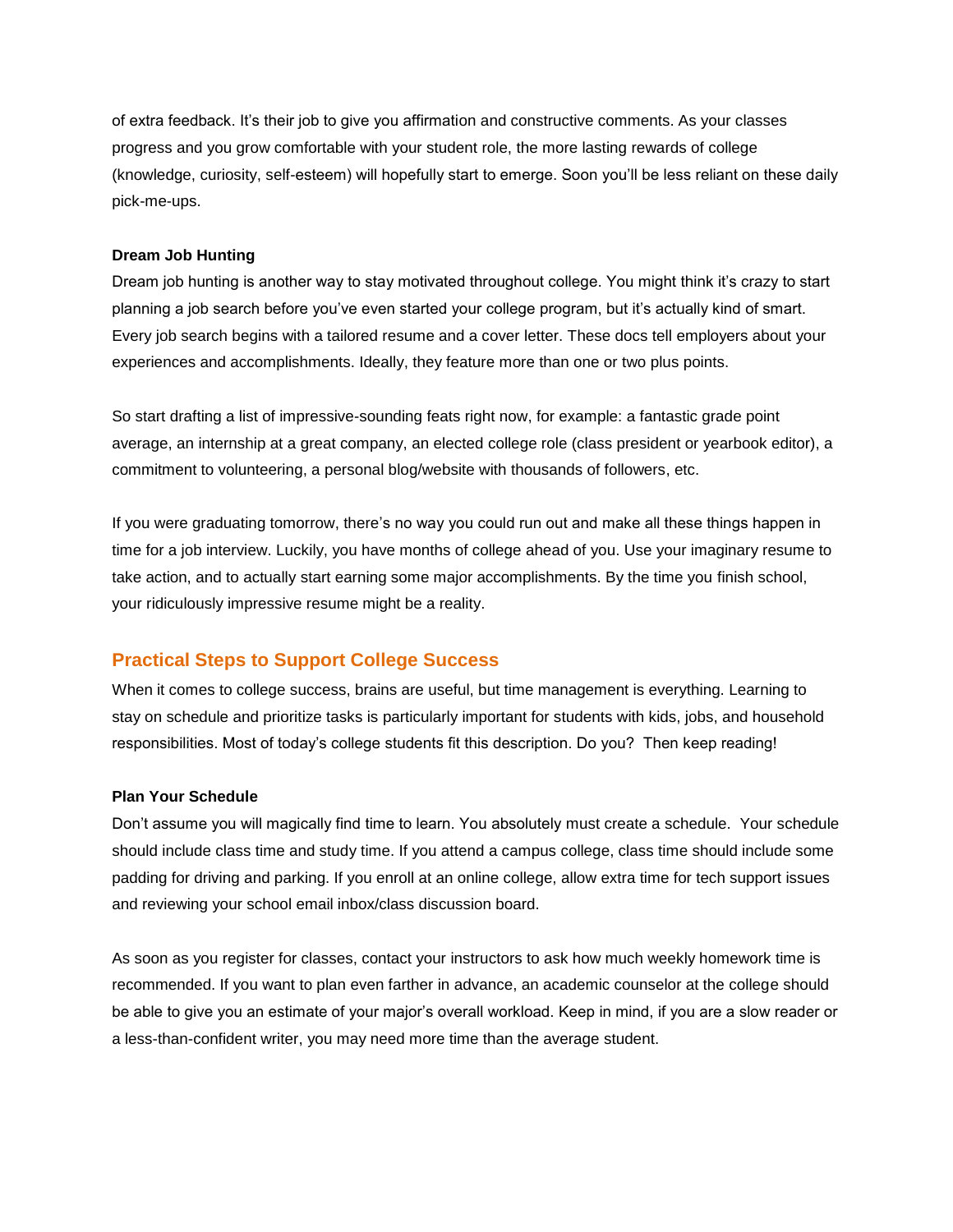Now decide how you're going to divide up homework hours. (Whenever you are reading, writing, or studying, it is always better to work in small increments than to cram everything into one day.) Enter weekly homework hours in your planner, and create electronic reminders for yourself, using your smart phone or email calendar. Treat these hours like serious appointments. It might even help to "attend" your homework appointments somewhere outside of your house—like at the library, the coffee shop, or the book store. Take a few practice runs before classes begin so you can work out any kinks and begin to form a habit.

Now, let's be realistic. Occasionally you are going to need a break. Between our kids' activities, our household chores, basic errands and miscellaneous explosions, we all know that weekends aren't really "free time" anymore. It's not enough to say you will rest on the weekend. So you should try to plan some free time, too.

It's okay (and even healthy) to take a workday off, here and there. Skipping your college classes is less advisable, since class time is so limited, and you don't want to miss material you are expected to learn. Still, sometimes your head just isn't in the game. Plan on taking one day off every season—not because you are sick or on vacation, but just to regroup.

If you decide to take a mental health day, use it wisely. Identify one or two activities that will help you relax and refocus. For some students, that might mean a manicure and a bike ride. For others, that might mean tracking down the rotten smell in the refrigerator and finally getting your bills in order. Whatever you do, don't waste your free day watching Maury, following ex-boyfriends on Facebook, or sleeping until 2pm. Your time is too precious.

#### **Build a Support System**

Most of us look for support from our friends, our families, our spouses and partners. Certainly, these people can be helpful in your college efforts. They may offer to provide childcare, homework help, or even financial support. Earlier, we also outlined college offices that are designed to support different types of student needs—from financial aid questions, to technology questions, to disability services. Still, there are at least two other broad groups you should target when you begin to build a support system for college.

First, you're going to need some classmate support. Making friends with the students in your classes can pay off in big ways, and it means you won't always be leaning on the same person. Classmates are great when you need quick advice, peer editing, class info, study help, or even just a sympathetic listener. Who else could possibly understand how annoyed you are with your college's parking situation? Or the hold music that goes on forever when you call the registrar's office?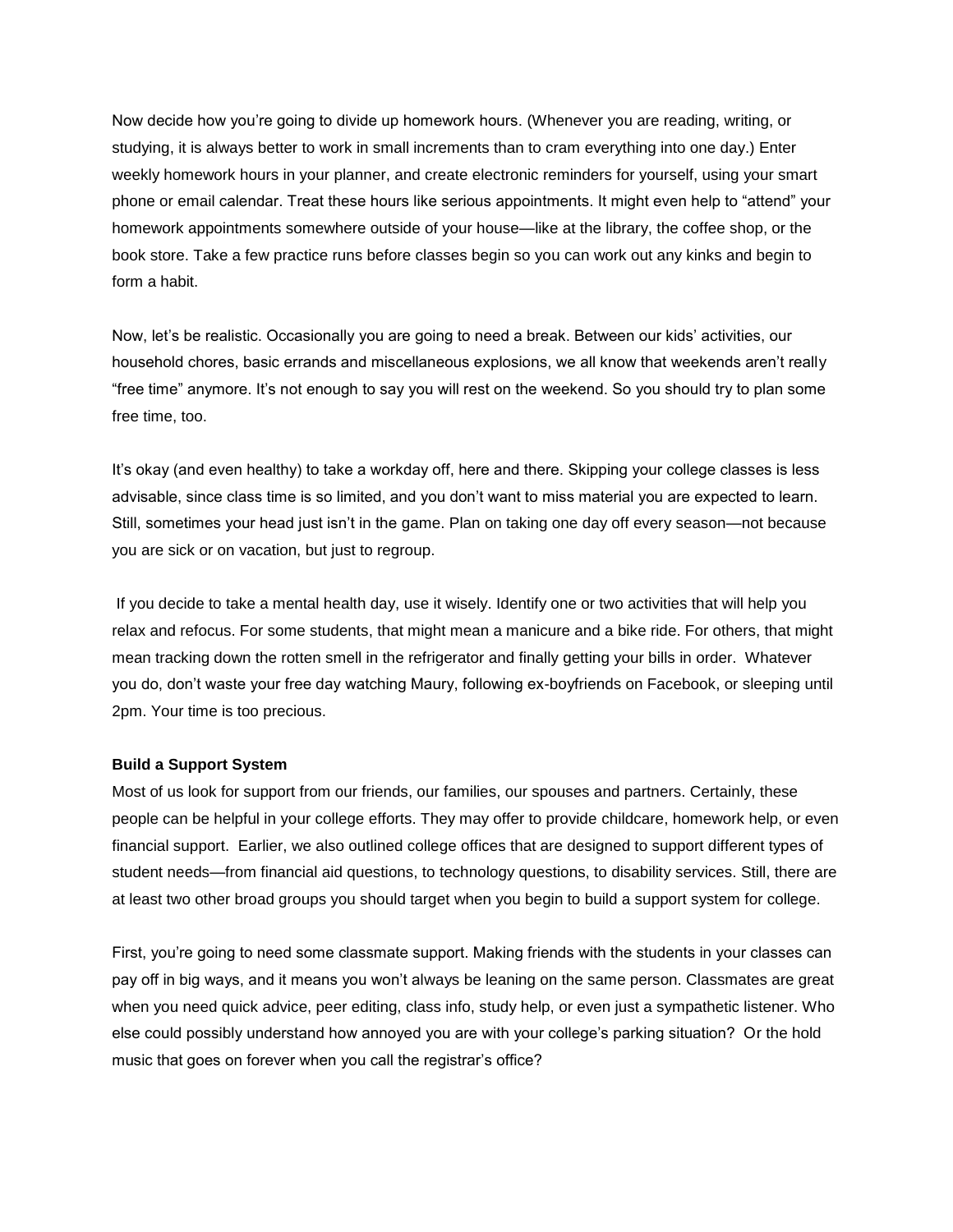Classmates are also perfect carpool buddies. If you attend a campus college, a big part of your day will involve getting to and from school. Even if you study online, you're probably dealing with stress and travel costs from your work commute. Find a classmate (or a coworker) who wants to share the driving. If you'd rather not be stuck to someone else's schedule, at least make plans for an emergency carpool, so there's always someone you can call if your clunker goes kaput on an especially busy day.

You can connect with new classmates in many ways. Find out if your college hosts an online student portal, or visit its social network pages. "Friend" your classmates and start a discussion. If your college has a nearby campus, go to events and join a student group. Ask instructors about a department listserv—listservs may allow you to email an entire department of students regarding school-related questions and opportunities. You might propose a study group or ask for research advice in this forum.

Next, you'll need to build a supportive team of instructors. Yes, theoretically, all of your college instructors are supposed to help you. But depending on your effort and attitude, some of them may not like you very much. It's amazing how much more you can learn and how much extra leeway you might be granted if you've taken the time to really connect with your teachers. Here's how:

- Introduce yourself. Have a conversation. Going to class is not like going to the movies, where all you do is sit back and watch.
- If you attend class in person, sit in the front row. Plopping down somewhere in the back is like saying you don't want to get too involved with what's about to happen. Teachers hate it.
- Ask questions and volunteer opinions. You don't need to dominate every class discussion, but be prepared to offer something every class period.
- Engage with your classmates. Recognize that your instructor is not your private tutor, and make her job easier by involving other people's views in your comments.
- When you have questions outside of class, send intelligent emails (using "please" and "thank you") that demonstrate you have already tried to find answers on your own. Acknowledge that your instructor's time is valuable.
- Don't complain about your grades, but always feel free to make it known that you would like to do better. Ask about extra credit options or tips for the next assignment.
- Attend class regularly and on time. Never, ever, ever use your cell phone during a class session.
- Send a thank-you email when the semester is over. Your next set of classes may involve more difficult concepts, or worse: more difficult instructors. You can always use an academic ally, so don't burn bridges with the teachers who already know you and care about your progress.